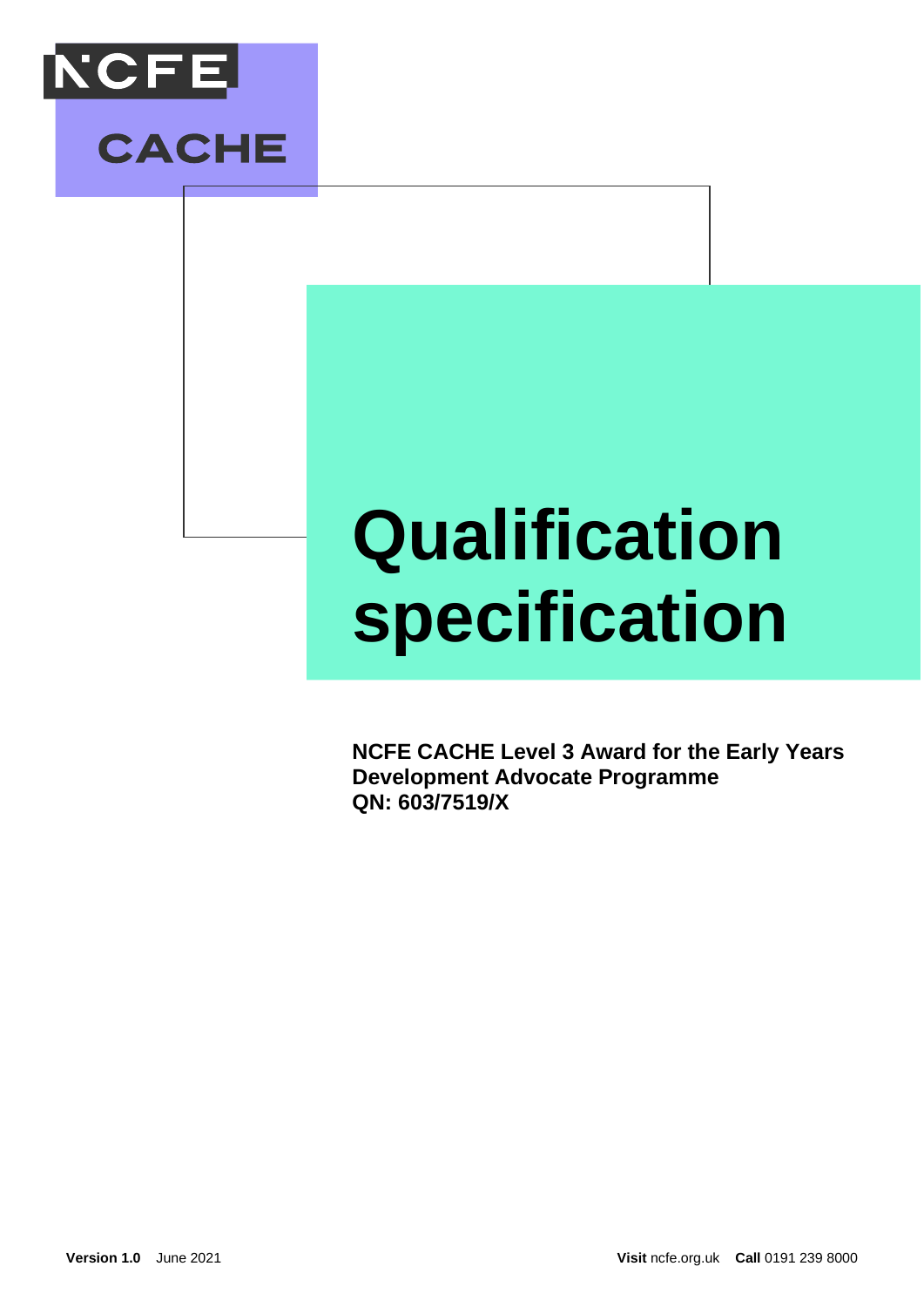### **Contents**

| <b>Section 1</b>                                                        | 3  |
|-------------------------------------------------------------------------|----|
| <b>Introduction</b>                                                     | 4  |
| Support handbook                                                        | 4  |
| <b>Qualification summary</b>                                            | 5  |
| Entry guidance                                                          | 7  |
| Achieving this qualification                                            | 8  |
| Units                                                                   | 9  |
| Progression to higher-level studies                                     | 10 |
| How the qualification is assessed                                       | 11 |
| Internal assessment                                                     | 11 |
| <b>Section 2</b>                                                        | 12 |
| Unit content and assessment guidance                                    | 13 |
| Unit 01 Child development for child-centred practice in the early years | 14 |
| Assessment guidance                                                     | 15 |
| Unit 02 Being an advocate for child development in own setting          | 16 |
| Assessment guidance                                                     | 17 |
| Recommended assessment methods                                          | 19 |
| Assessment strategies and principles                                    | 20 |
| <b>Section 3</b>                                                        | 22 |
| <b>Explanation of terms</b>                                             | 23 |
| <b>Section 4</b>                                                        | 25 |
| <b>Additional information</b>                                           | 26 |
| Resource requirements                                                   | 26 |
| Support for centres                                                     | 27 |
| Learning resources                                                      | 27 |
| Contact us                                                              | 28 |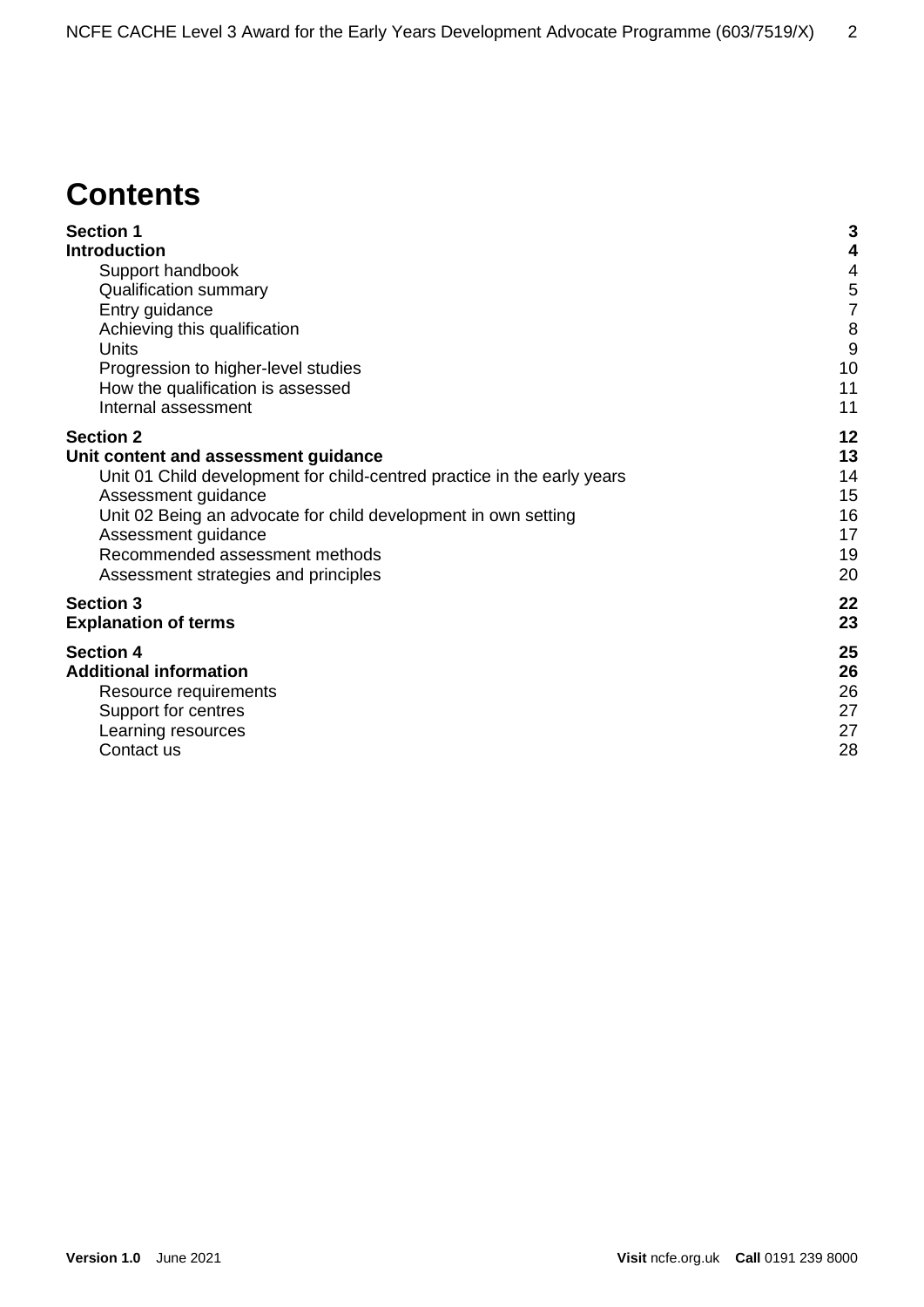# **Section 1 About this qualification**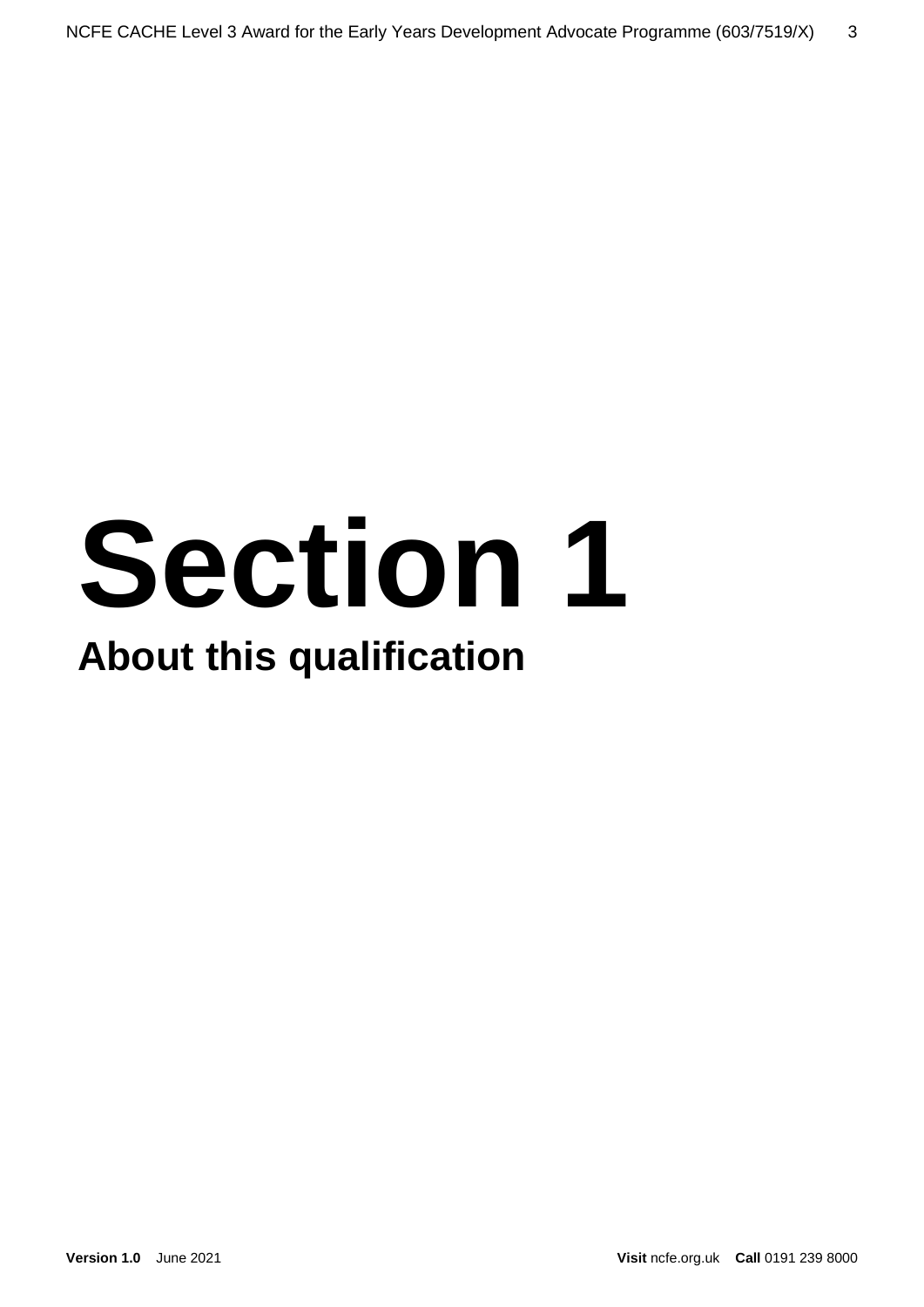#### <span id="page-3-0"></span>**Introduction**

This qualification specification contains details of all the units and assessments required to complete this qualification.

To ensure that you are using the most up-to-date version of this qualification specification, please check the version number and date in the page footer against that of the qualification specification on the NCFE website.

If you advertise this qualification using a different or shortened name, you must ensure that learners are aware that their final certificate will state the full regulated qualification title.

Reproduction by **approved** centres is permissible for internal use under the following conditions:

- you may copy and paste any material from this document; however, we do not accept any liability for any incomplete or inaccurate copying and subsequent use of this information
- the use of PDF versions of our support materials on the NCFE website will ensure that correct and up-to-date information is provided to learners
- any photographs in this publication are either our exclusive property or used under license from a third-party. They are protected under copyright law and cannot be reproduced, copied or manipulated in any form. This includes the use of any image or part of an image in individual or group projects and assessment materials. All images have a signed model release
- the resources and materials used in the delivery of this qualification must be age-appropriate and due consideration should be given to the wellbeing and safeguarding of learners in line with your institute's safeguarding policy when developing or selecting delivery materials

#### <span id="page-3-1"></span>**Support handbook**

This qualification specification must be used alongside the mandatory support handbook on the qualifications page on the NCFE website, which contains additional supporting information to help with the planning, delivery and assessment, such as:

- definition of total qualification time (TQT)
- quality assurance
- staffing requirements
- assessment
- qualification support
- diversity and equality

This qualification specification contains all of the qualification-specific information you will need that is not covered in the support handbook.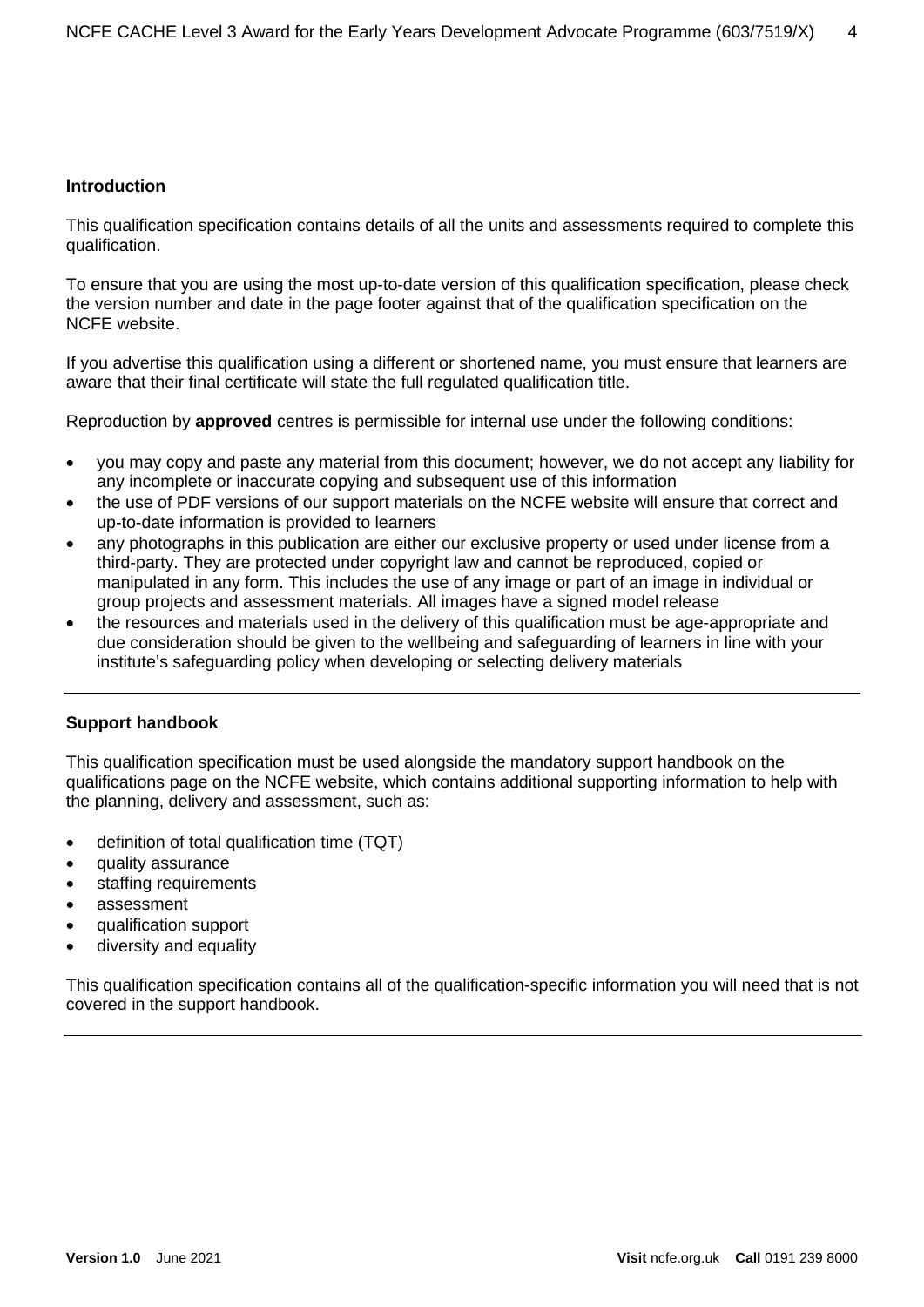<span id="page-4-0"></span>

| <b>Qualification summary</b>              |                                                                                                                                                                                                                                                                                                                                                                                                                                                                                                                                                                                                                                                                                                                                                                                                                                                                                                                                                                                       |  |  |
|-------------------------------------------|---------------------------------------------------------------------------------------------------------------------------------------------------------------------------------------------------------------------------------------------------------------------------------------------------------------------------------------------------------------------------------------------------------------------------------------------------------------------------------------------------------------------------------------------------------------------------------------------------------------------------------------------------------------------------------------------------------------------------------------------------------------------------------------------------------------------------------------------------------------------------------------------------------------------------------------------------------------------------------------|--|--|
| <b>Qualification title</b>                | NCFE CACHE Level 3 Award for the Early Years Child Development<br>Advocate Programme                                                                                                                                                                                                                                                                                                                                                                                                                                                                                                                                                                                                                                                                                                                                                                                                                                                                                                  |  |  |
| <b>Qualification number</b><br>(QN)       | 603/7519/X                                                                                                                                                                                                                                                                                                                                                                                                                                                                                                                                                                                                                                                                                                                                                                                                                                                                                                                                                                            |  |  |
| Aim reference                             | 6037519X                                                                                                                                                                                                                                                                                                                                                                                                                                                                                                                                                                                                                                                                                                                                                                                                                                                                                                                                                                              |  |  |
| <b>Total qualification time</b><br>(TQT)  | 50                                                                                                                                                                                                                                                                                                                                                                                                                                                                                                                                                                                                                                                                                                                                                                                                                                                                                                                                                                                    |  |  |
| <b>Guided learning hours</b><br>(GLH)     | 40                                                                                                                                                                                                                                                                                                                                                                                                                                                                                                                                                                                                                                                                                                                                                                                                                                                                                                                                                                                    |  |  |
| Minimum age                               | 16                                                                                                                                                                                                                                                                                                                                                                                                                                                                                                                                                                                                                                                                                                                                                                                                                                                                                                                                                                                    |  |  |
| Age range covered by<br>the qualification | The qualification has a focus of child development between the ages of 0-5<br>for early years educators.                                                                                                                                                                                                                                                                                                                                                                                                                                                                                                                                                                                                                                                                                                                                                                                                                                                                              |  |  |
| <b>Qualification purpose</b>              | The purpose of this qualification is to support learners working in an early<br>years educator role by raising their awareness and understanding of how a<br>child develops to further support the child's progress within the setting.<br>It will encourage learners to disseminate the knowledge they gain to others<br>working within the setting and to become advocates for child development.<br>This qualification will enhance the continuing professional development<br>(CPD) of level 3 practitioners, support them in their roles within their setting<br>and assist those who have assumed additional responsibility. It will support<br>peer support and mentoring as well as enhancing parental engagement.                                                                                                                                                                                                                                                            |  |  |
| <b>Aims and objectives</b>                | This qualification aims to:<br>develop learners' knowledge of child development in the early years<br>reinforce the importance of child development to improve a child's<br>progress within an early years setting<br>encourage learners to cascade their knowledge to other practitioners<br>$\bullet$<br>offer breadth and depth of study incorporating a core of key knowledge<br>$\bullet$<br>provide opportunities to acquire a number of research skills<br>$\bullet$<br>enable learners to advocate for child development to enhance the<br>$\bullet$<br>knowledge and skills of early years educators<br>enhance CPD<br>$\bullet$<br>The objectives of this qualification are to:<br>provide an understanding of child development<br>$\bullet$<br>understand strategies for early intervention<br>٠<br>analyse the impact of pedagogy for child-centred practice<br>understand effective coaching and mentoring<br>develop and demonstrate effective mentoring opportunities |  |  |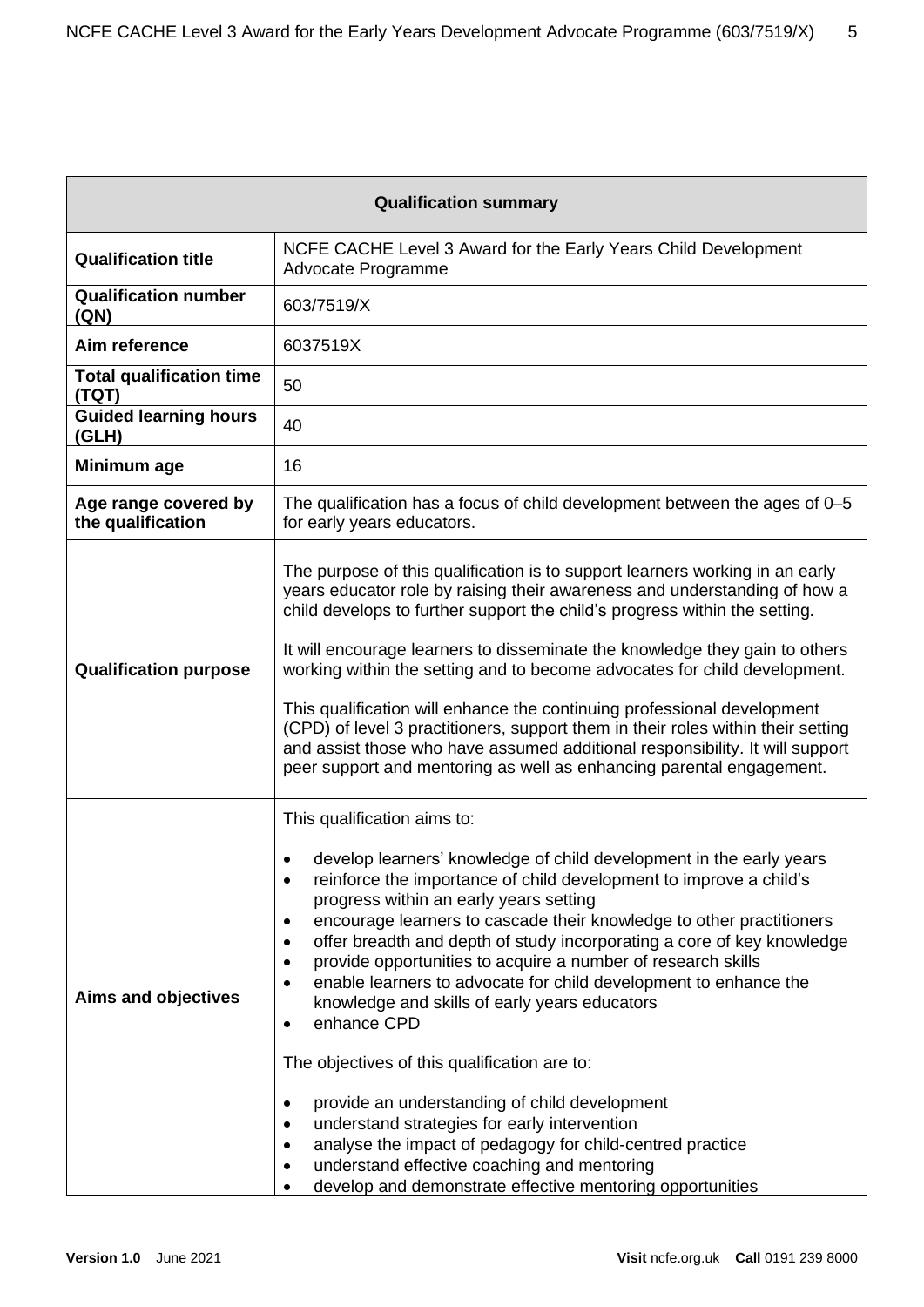| <b>Qualification summary</b>                                         |                                                                                                                                                                 |  |  |
|----------------------------------------------------------------------|-----------------------------------------------------------------------------------------------------------------------------------------------------------------|--|--|
|                                                                      | enable coaching and mentoring of others in the importance of child<br>$\bullet$<br>development advocacy                                                         |  |  |
| <b>Real work environment</b><br>(RWE) requirement/<br>recommendation | Experience in a real work environment is required.                                                                                                              |  |  |
| <b>Rules of combination</b>                                          | All content is mandatory.                                                                                                                                       |  |  |
| Grading                                                              | Achieved/not yet achieved                                                                                                                                       |  |  |
| <b>Assessment method</b>                                             | Internally assessed and externally quality assured portfolio of evidence.                                                                                       |  |  |
| <b>Staffing requirements</b>                                         | Staff delivering the training should be occupationally competent with a<br>working knowledge of the early years foundation stage (EYFS) statutory<br>framework. |  |  |
|                                                                      | Learners who achieve this qualification could progress to:                                                                                                      |  |  |
| <b>Progression</b>                                                   | strengthen their middle leadership skills and opportunities<br>$\bullet$<br>create more secure pathways to senior leadership and management                     |  |  |
| <b>Regulation information</b>                                        | This is a regulated qualification. The regulated number for this qualification<br>is 603/7519/X.                                                                |  |  |
| <b>Funding</b>                                                       | This qualification may be eligible for funding. For further guidance on<br>funding, please contact your local funding provider.                                 |  |  |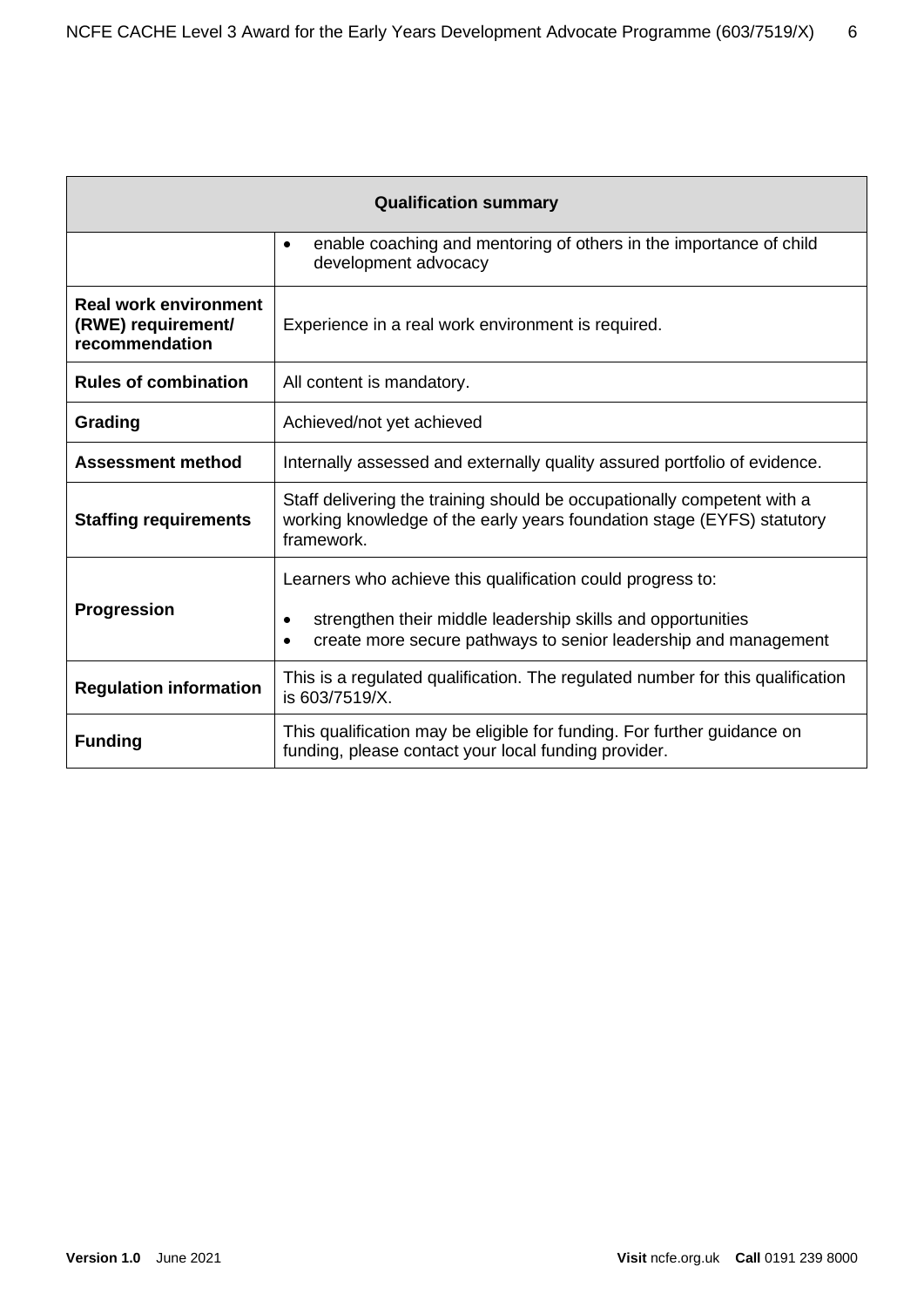#### <span id="page-6-0"></span>**Entry guidance**

This qualification is designed for early years educators who are assuming additional responsibilities in their setting as part of their CPD. It is designed to provide learners working within private, voluntary and independent settings with an awareness and understanding of child development and how to share this knowledge with others by becoming advocates for child development in early years settings.

Entry is at the discretion of the centre. However, learners must be aged 16 or above to undertake this qualification and have experience of working with babies and young children before registering. It would also be advantageous for learners to hold a relevant level 2 or level 3 qualification.

Centres are responsible for ensuring that this qualification is appropriate for the age and ability of learners. They need to make sure that learners can fulfil the requirements of the learning outcomes and comply with the relevant literacy, numeracy and health and safety aspects of this qualification.

Learners registered on this qualification should not undertake another qualification at the same level with the same or a similar title, as duplication of learning may affect funding eligibility.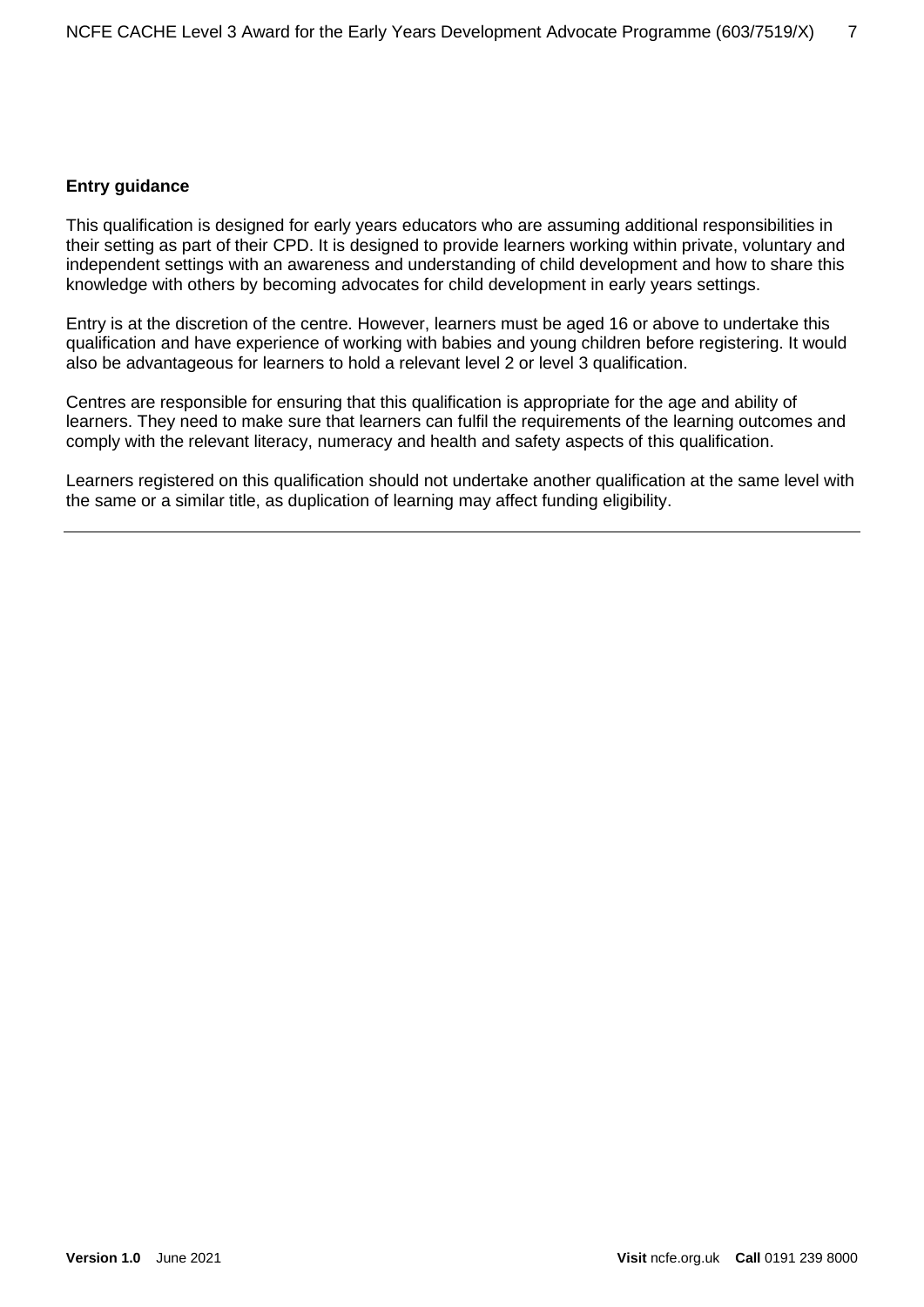#### <span id="page-7-0"></span>**Achieving this qualification**

Please refer to the list of units below or the unit summaries in section 2 for further information.

To achieve this qualification, learners must successfully demonstrate their achievement of all learning outcomes of the units as detailed in this qualification specification. A partial certificate may be requested for learners who do not achieve their full qualification but have achieved at least one whole unit.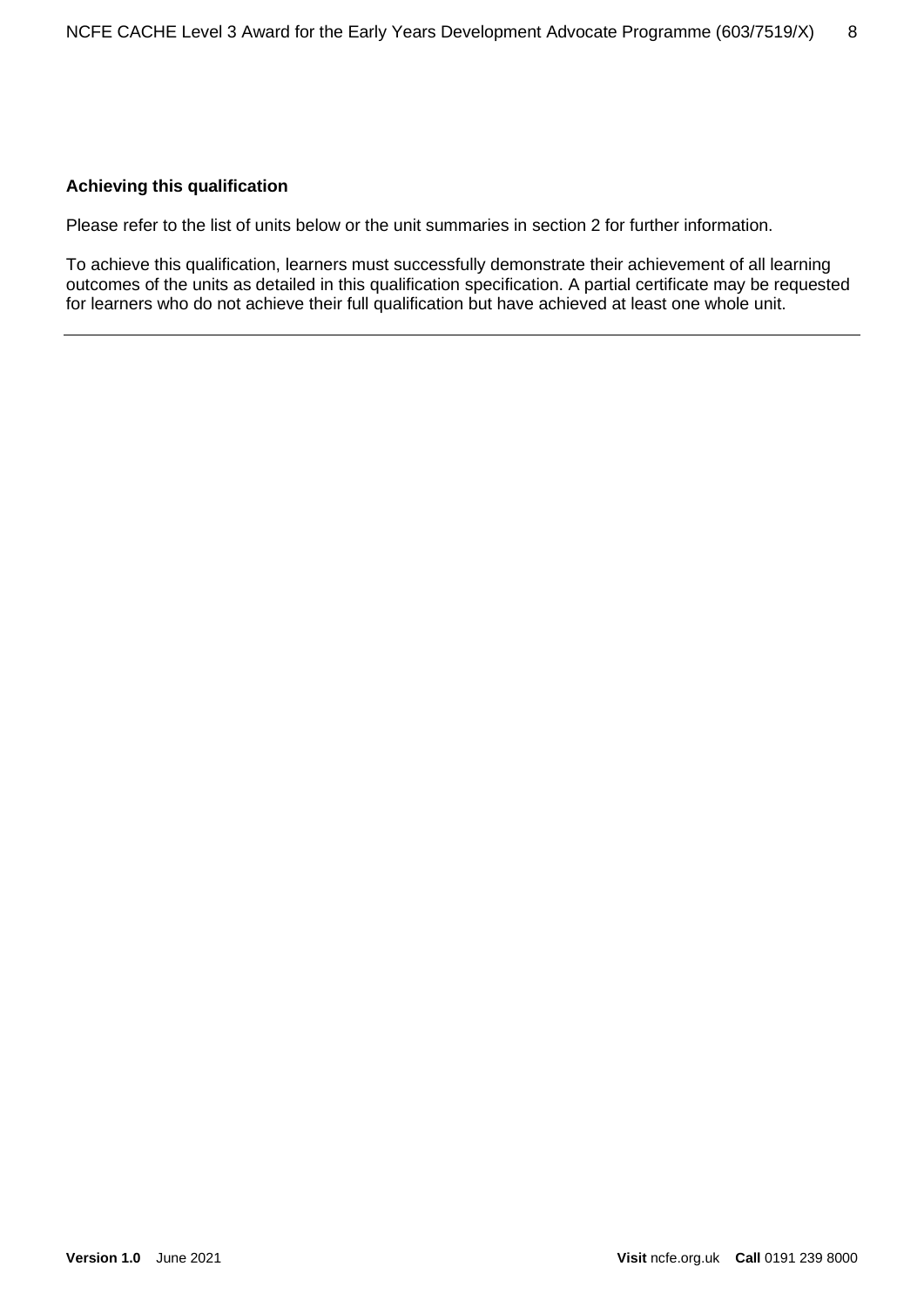#### **Units**

To make cross-referencing assessment and quality assurance easier, we have used a sequential numbering system in this document for each unit.

The regulated unit number is indicated in brackets for each unit (for example, M/100/7116) within section 2.

Knowledge only units are indicated by a star. If a unit is not marked with a star, it is a skills unit or contains a mix of knowledge and skills.

#### **Mandatory units**

<span id="page-8-0"></span>

| <b>Unit</b><br>number | <b>Regulated unit</b><br>number | <b>Unit title</b>                                               | Level | <b>GLH</b> |
|-----------------------|---------------------------------|-----------------------------------------------------------------|-------|------------|
| Unit 01               | A/618/7171                      | Child development for child-centred practice in the early years |       | 20         |
| Unit 02               | F/618/7172                      | Being an advocate for child development in own setting          |       | 20         |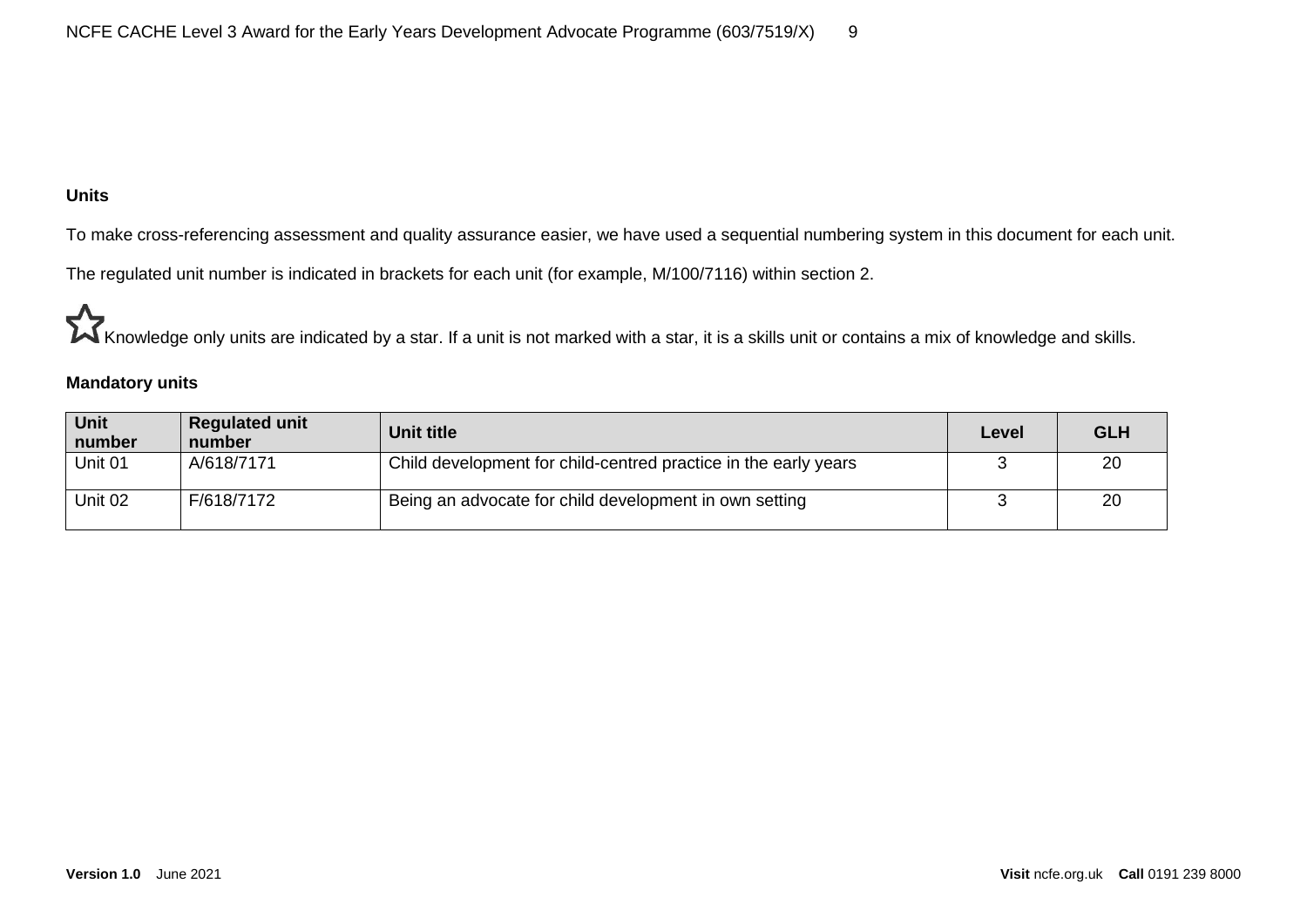#### <span id="page-9-0"></span>**Progression to higher-level studies**

This qualification aims to provide learners with a number of progression options, including higher-level studies at university or further education (FE) colleges. The skills required to progress to higher academic studies are different from those required at levels 1 and 2. Level 3 qualifications enable the development of these skills. Although there is no single definition of higher level learning skills, they include:

- checking and testing information
- supporting points with evidence
- self-directed study
- self-motivation
- thinking for yourself
- analysing and synthesising information/materials
- critical thinking and problem solving
- working collaboratively
- reflecting upon learning and identifying improvements

Level 3 criteria can require learners to analyse, draw conclusions, interpret or justify, which are all examples of higher level skills. This means that evidence provided for the portfolio will also demonstrate the development and use of higher level learning skills.

If you need any further information, please refer to the NCFE website.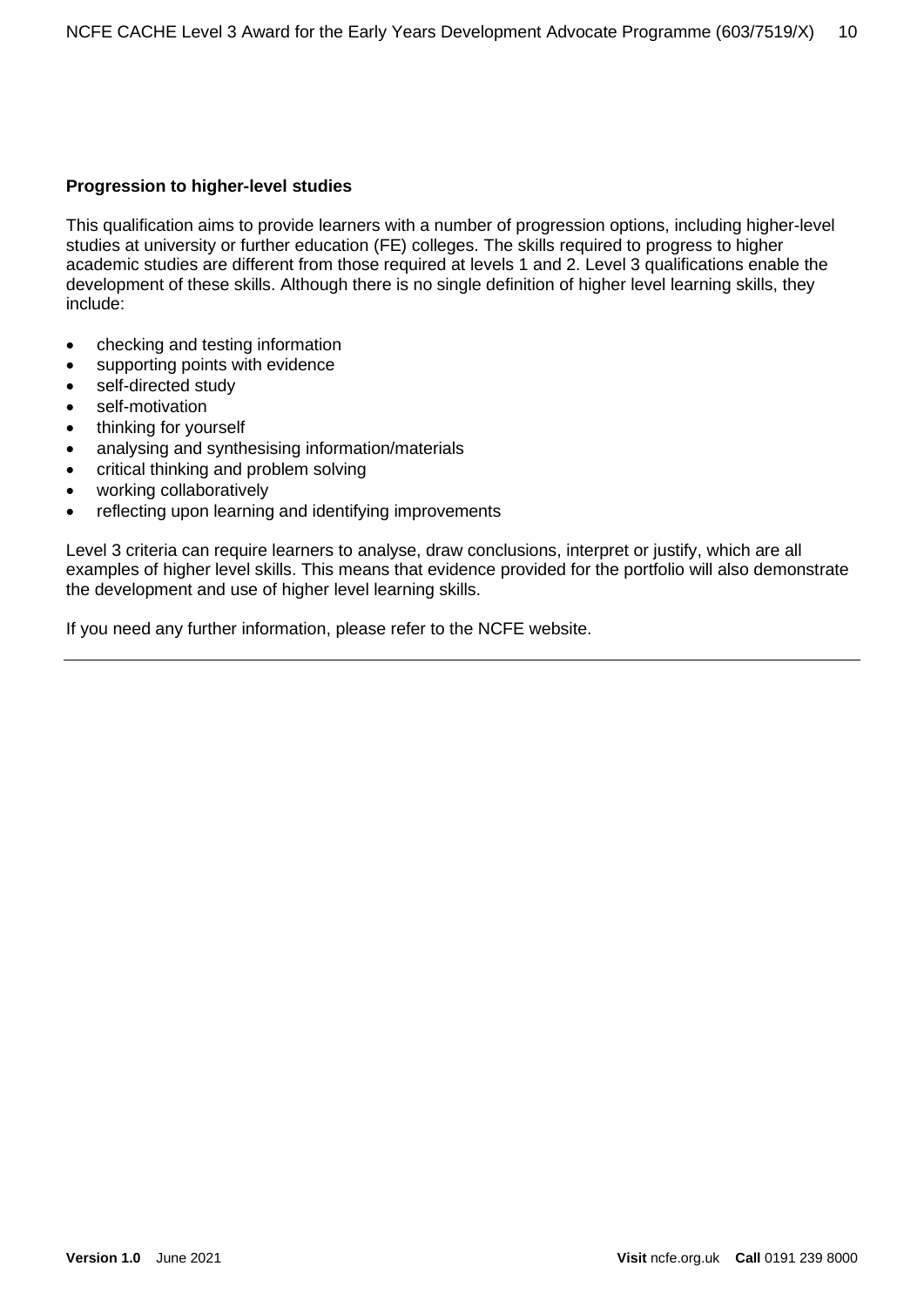#### <span id="page-10-0"></span>**How the qualification is assessed**

Assessment is the process of measuring a learner's skill, knowledge and understanding against the standards set in a qualification.

This qualification is internally assessed and externally quality assured.

The assessment consists of one component:

• an internally assessed portfolio of evidence, which is assessed by centre staff and externally quality assured by NCFE (internal quality assurance (IQA) must still be completed by the centre as per usual)

#### <span id="page-10-1"></span>**Internal assessment**

Each learner must create a portfolio of evidence generated from appropriate assessment tasks, which demonstrates achievement of all the learning outcomes associated with each unit. The assessment tasks should allow the learner to respond to a real life situation that they may face when in employment. On completion of each unit, learners must declare that the work produced is their own and the assessor must countersign this. Examples of suitable evidence for the portfolio for each unit are provided in section 2.

Internally assessed work should be completed by the learner in accordance with the qualification specification. A representative number of assessment hours should be timetabled into the scheme of work. Internal assessment hours must be administered outside of scheduled teaching and learning hours and should be supervised and assessed by the tutor. Assessment activities can be integrated throughout, although separate from the teaching of the unit, and do not have to take place directly at the end of the unit.

Any work submitted for internal assessment must be completed during scheduled assessment hours in accordance with the scheme of work, and must be authenticated and attributable to the learner. The tutor must be satisfied that the work produced is the learner's own.

In practice, this means that all the portfolio of evidence will be completed in normal class time within scheduled assessment hours and kept separate from any teaching and learning hours.

A centre may choose to create their own internal assessment tasks. The tasks should:

- be accessible and lead to objective assessment judgements
- permit and encourage authentic activities where the learner's own work can be clearly judged
- refer to course file documents on the NCFE website.

#### **Supervision of learners and your role as an assessor**

Guidance on how to administer the internal assessment and the support you provide to learners can be found on the NCFE website.

#### **Feedback to learners**

Guidance on providing feedback during teaching and learning and each stage of the assessment can be found on the NCFE website.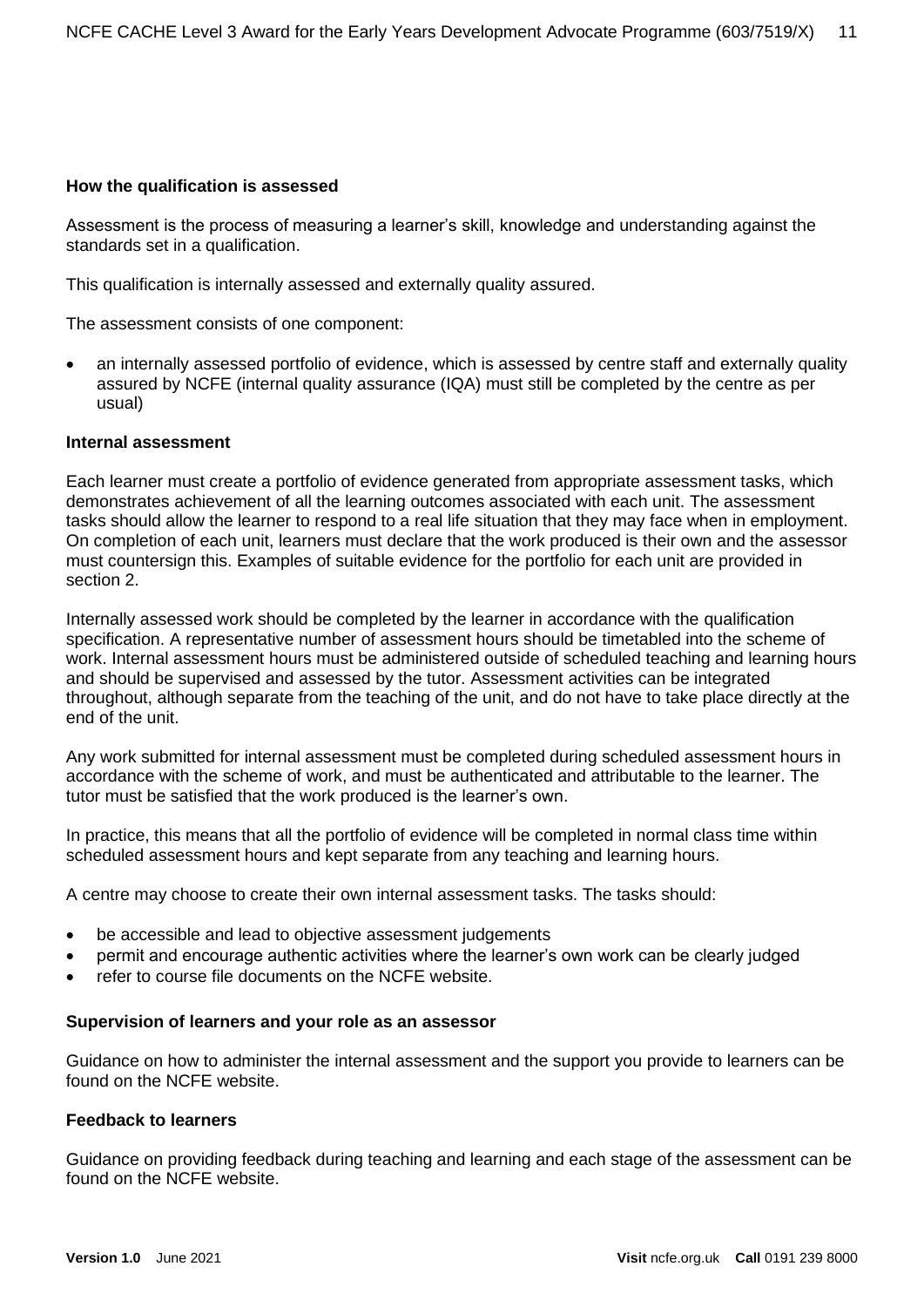# **Section 2**

### **Unit content and assessment guidance**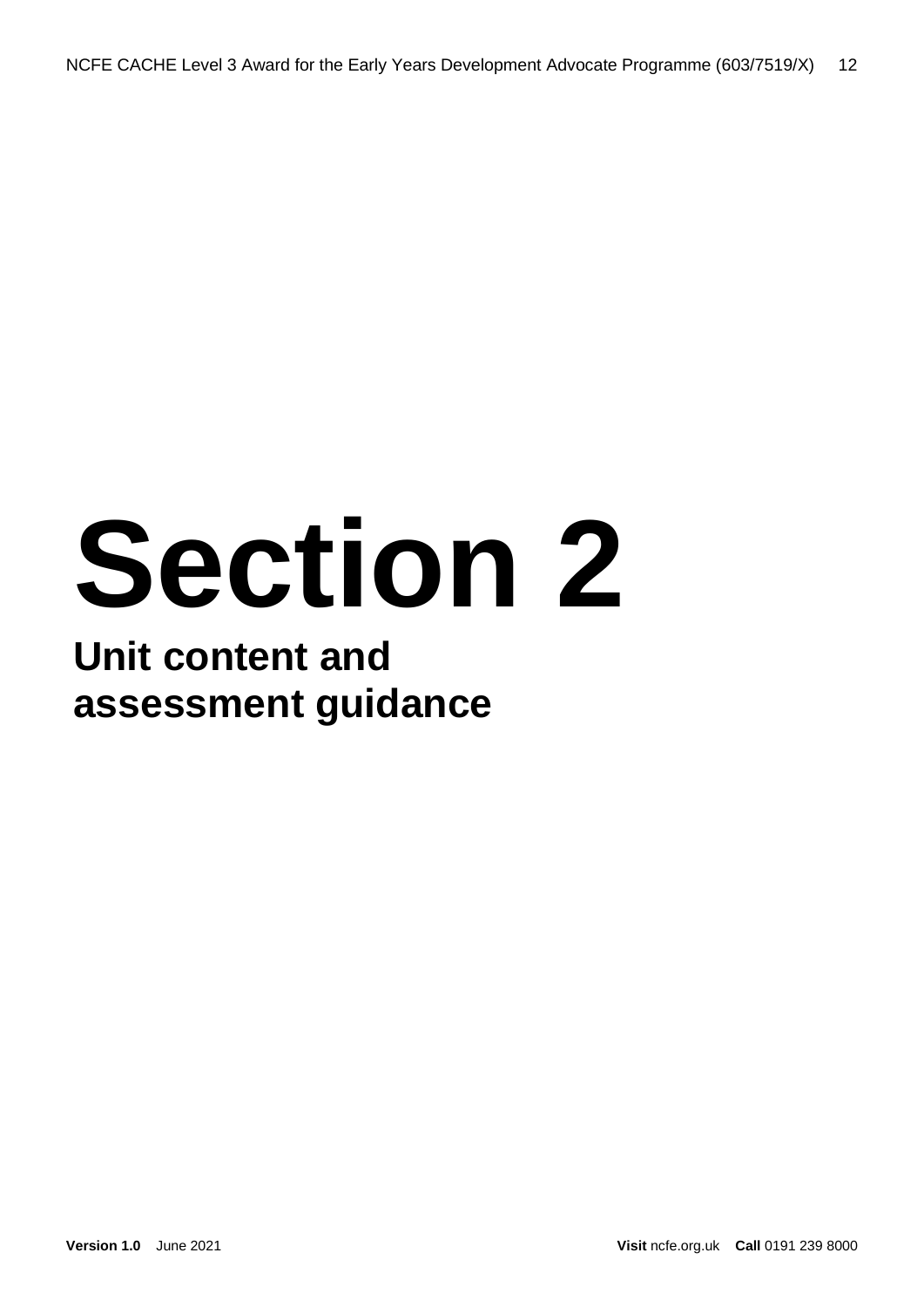#### <span id="page-12-0"></span>**Unit content and assessment guidance**

This section provides details of the structure and content of this qualification.

The types of evidence listed are for guidance purposes only. Within learners' portfolios, other types of evidence are acceptable if all learning outcomes are covered and if the evidence generated can be internally and externally quality assured. For approval of methods of internal assessment other than portfolio building, please contact our quality assurance team.

The explanation of terms explains how the terms used in the unit content are applied to this qualification. This document can be found in section 3.

For further information or guidance about this qualification, please contact our customer support team.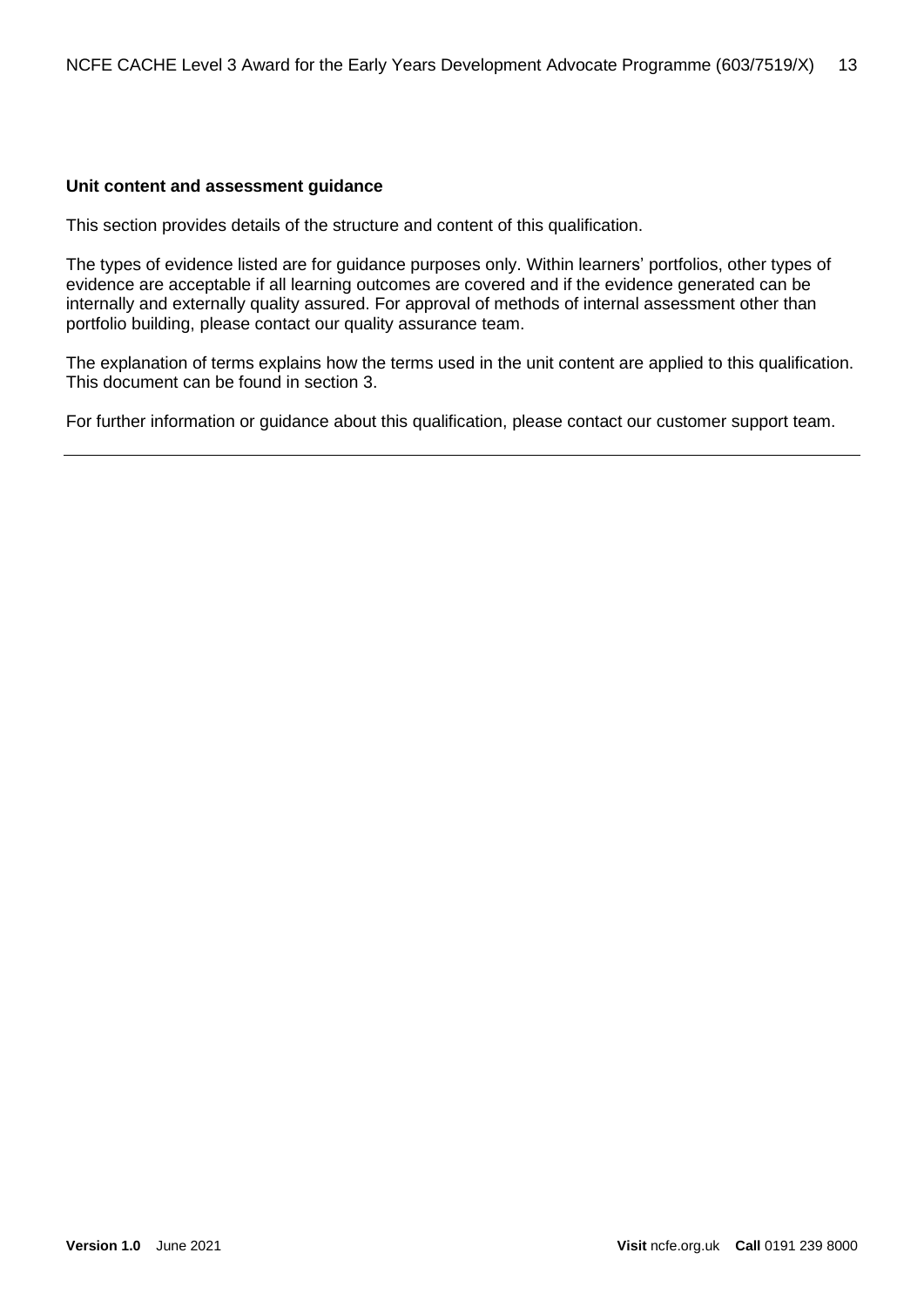#### <span id="page-13-0"></span>**Unit 01 Child development for child-centred practice in the early years (A/618/7171)**

| Unit summary                 | This unit has been developed to support practitioners in the early years<br>workforce to secure knowledge and understanding of child development<br>for best practice in line with the EYSF. |  |
|------------------------------|----------------------------------------------------------------------------------------------------------------------------------------------------------------------------------------------|--|
| <b>Guided learning hours</b> | 20                                                                                                                                                                                           |  |
| Level                        | 3                                                                                                                                                                                            |  |
| <b>Mandatory/optional</b>    | Mandatory                                                                                                                                                                                    |  |
|                              |                                                                                                                                                                                              |  |
| Learner name:                |                                                                                                                                                                                              |  |
| Centre no:                   |                                                                                                                                                                                              |  |

| <b>Learning outcomes</b><br>The learner will:                                  | <b>Assessment criteria</b><br>The learner can:                                                                                                                                             | <b>Evidence</b><br>record<br>(For example,<br>page number and | <b>Assessor</b><br>Initial and date |
|--------------------------------------------------------------------------------|--------------------------------------------------------------------------------------------------------------------------------------------------------------------------------------------|---------------------------------------------------------------|-------------------------------------|
| 1. Understand child<br>development                                             | 1.1 Identify the stages and sequences of<br>child development from 0-5 years                                                                                                               | method)                                                       |                                     |
|                                                                                | 1.2 Explain the significance of children's<br>experience and circumstance for<br>children's holistic development and<br>wellbeing                                                          |                                                               |                                     |
| 2. Understand strategies<br>for early intervention                             | 2.1 Explain approaches used to identify<br>when children may need additional<br>support                                                                                                    |                                                               |                                     |
|                                                                                | 2.2 Explain how changes for improved<br>child-centred practice in an enabling,<br>inclusive environment supports<br>engagement with the curriculum in line<br>with the statutory framework |                                                               |                                     |
|                                                                                | requirements<br>2.3 Evaluate adaptations for effective<br>engagement with the curriculum                                                                                                   |                                                               |                                     |
| 3. Be able to analyse the<br>impact of pedagogy for<br>inclusive child-centred | 3.1 Analyse the impact of pedagogy and<br>personal approach on inclusive<br>learning and development                                                                                       |                                                               |                                     |
| practice approach                                                              | 3.2 Plan opportunities to measure the<br>impact of change through scheduled<br>meetings and collaboration                                                                                  |                                                               |                                     |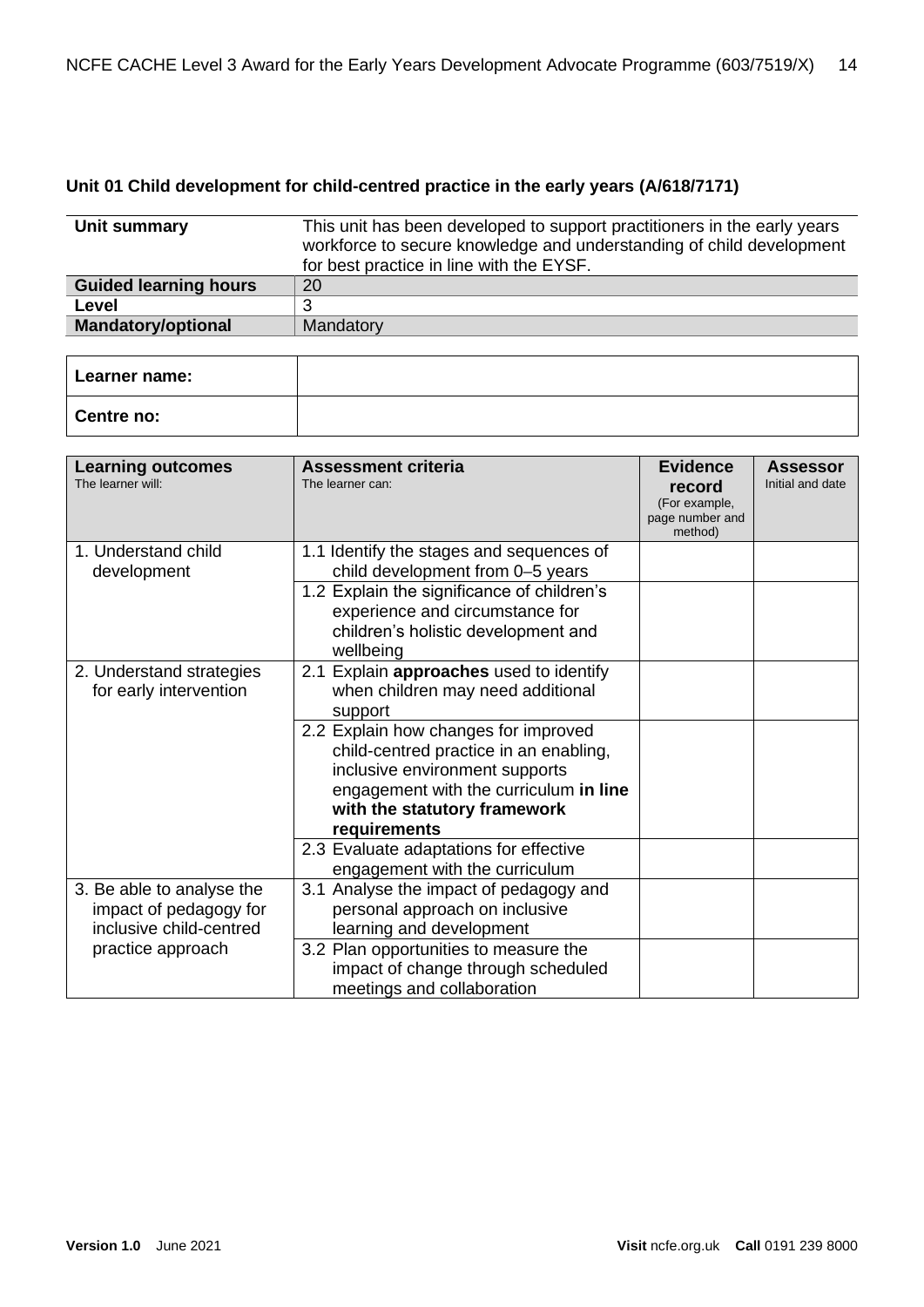#### <span id="page-14-0"></span>**Assessment guidance**

#### **Delivery and assessment**

#### 2.1 **Approaches**

During teaching and learning of 2.1 learners must be confident with the graduated approach. The following link may be useful: [www.foundationyears.org.uk/files/2015/06/Section-5-SEN-Support-A-](https://www.foundationyears.org.uk/files/2015/06/Section-5-SEN-Support-A-Graduated-approach.pdf)[Graduated-approach.pdf](https://www.foundationyears.org.uk/files/2015/06/Section-5-SEN-Support-A-Graduated-approach.pdf)

#### 2.2 **In line with the statutory framework requirements**

During teaching and learning of 2.2 learners must refer to the EYSF. The following link may be useful[:www.gov.uk/government/publications/early-years-foundation-stage-framework--2](https://www.gov.uk/government/publications/early-years-foundation-stage-framework--2)

|                | Always refer to the government website to ensure that you are using the most up-to-date version of |  |  |  |
|----------------|----------------------------------------------------------------------------------------------------|--|--|--|
| the framework. |                                                                                                    |  |  |  |

#### **Types of evidence**

Evidence could include:

- learner report
- reflective account
- professional discussion
- resource file
- presentation

#### **Learner declaration of authenticity:**

I declare that the work presented for this unit is entirely my own work.

Learner signature: Date:

#### **Assessor sign off of completed unit:** Unit 01

I confirm that the learner has met the requirements for all assessment criteria demonstrating knowledge and skills for this unit.

Assessor name:

Signature: **Date: Date: Date: Date: Date: Date: Date: Date: Date: Date: Date: Date: Date: Date: Date: Date: Date: Date: Date: Date: Date: Date: Date: Date: Date: Date: Da** 

For e-portfolio a signature is not required, providing the learner has a personalised and secure login.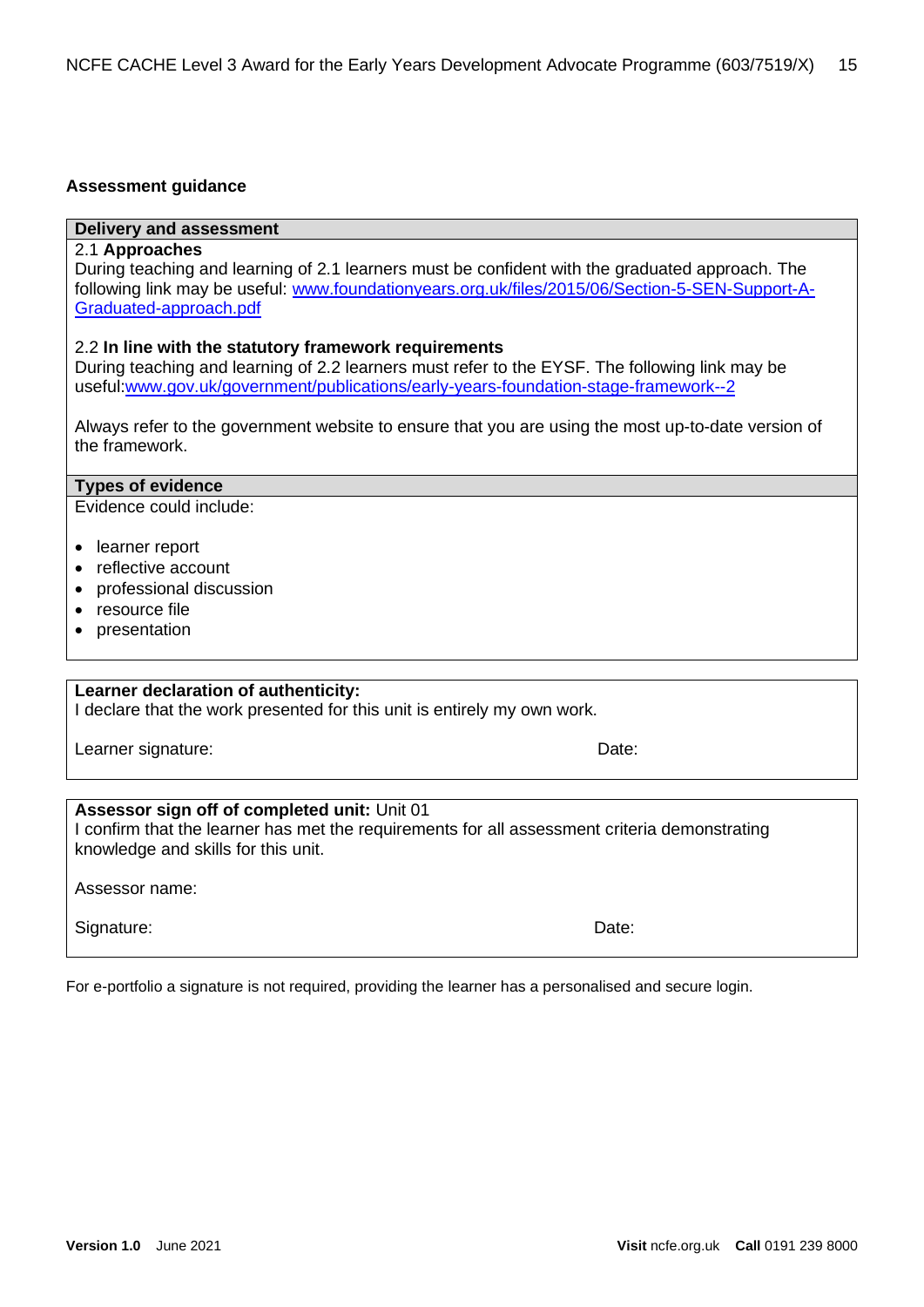#### <span id="page-15-0"></span>**Unit 02 Being an advocate for child development in own setting (F/618/7172)**

| Unit summary                 | This unit has been developed to support an appreciation of professional<br>development for best practice as advocates for child development in an<br>early years setting. |  |
|------------------------------|---------------------------------------------------------------------------------------------------------------------------------------------------------------------------|--|
| <b>Guided learning hours</b> | 20                                                                                                                                                                        |  |
| Level                        | 3                                                                                                                                                                         |  |
| <b>Mandatory/optional</b>    | Mandatory                                                                                                                                                                 |  |
|                              |                                                                                                                                                                           |  |
| Learner name:                |                                                                                                                                                                           |  |
| Centre no:                   |                                                                                                                                                                           |  |

| <b>Learning outcomes</b><br>The learner will:                                | <b>Assessment criteria</b><br>The learner can:                                                                                                                                   | <b>Evidence</b><br>record<br>(For example,<br>page number and<br>method) | <b>Assessor</b><br>Initial and date |
|------------------------------------------------------------------------------|----------------------------------------------------------------------------------------------------------------------------------------------------------------------------------|--------------------------------------------------------------------------|-------------------------------------|
| 1. Understand effective<br>coaching and mentoring                            | 1.1 Explain quality features involved in<br>effective coaching                                                                                                                   |                                                                          |                                     |
|                                                                              | 1.2 Explain quality features involved in<br>effective mentoring                                                                                                                  |                                                                          |                                     |
|                                                                              | 1.3 Analyse coaching and mentoring<br>approaches for effective support in an<br>early years setting                                                                              |                                                                          |                                     |
|                                                                              | 1.4 Summarise the Zachary four stage<br>model (2000) for mentoring in the<br>context of the early years                                                                          |                                                                          |                                     |
| 2. Be able to develop<br>effective mentoring                                 | 2.1 Reflect on own experiences as a<br>mentor and mentee                                                                                                                         |                                                                          |                                     |
| opportunities in an early<br>years setting                                   | 2.2 Identify own strengths and areas to<br>develop regarding coaching and<br>mentoring                                                                                           |                                                                          |                                     |
|                                                                              | 2.3 Establish peer mentoring opportunities<br>in an early years setting                                                                                                          |                                                                          |                                     |
| 3. Be able to coach and<br>mentor others in the role<br>of child development | 3.1 Disseminate information about the<br>child development advocacy process to<br>others                                                                                         |                                                                          |                                     |
| advocate                                                                     | 3.2 Provide child development advocacy<br>coaching to other practitioners through<br>effective leaderful practice                                                                |                                                                          |                                     |
|                                                                              | 3.3 Evaluate mentoring processes for child<br>development advocates in own setting<br>with others                                                                                |                                                                          |                                     |
|                                                                              | 3.4 Collaborate with others to plan next<br>steps for maintaining child<br>development advocates in own setting,<br>including planned partnership working<br>with parents/carers |                                                                          |                                     |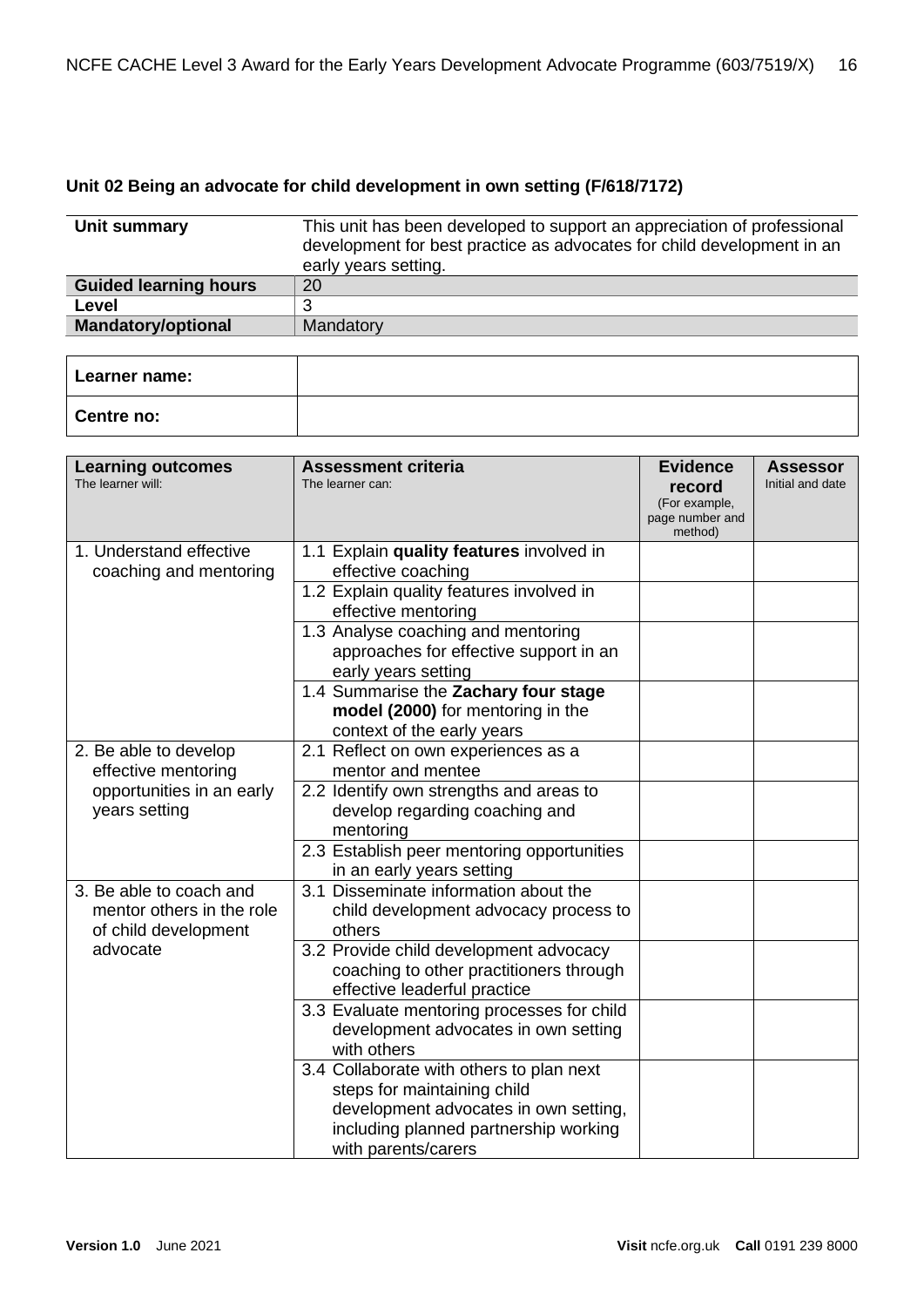#### <span id="page-16-0"></span>**Assessment guidance**

#### **Delivery and assessment**

#### 1.2 **Quality features**

During the teaching and learning of 1.2, learners should be introduced to the following quality features:

- professional skills, time keeping, being organised
- relationship building, active listening, boundaries of own role, network of support
- knowledgeable, an appreciation of expectation

#### 1.4 **Zachary four stage model (2000)**

During the teaching and learning of 1.4 learners should be introduced to the Zachary four stage model for mentoring.

Further information has been included here:

- preparing: evaluating own motivations and skills to assess the viability of the relationship and identify own areas for development
- negotiating: agreeing learning goals with the mentee and establishing ground rules and expectations
- enabling: establishing and maintaining a positive and constructive relationship through effective communication
- closing: evaluating, acknowledging and celebrating the achievement of the mentee's learning goals and reflecting on own personal and professional development

#### **Types of evidence**

Evidence could include:

- learner report/mentee record or journal
- reflective account
- professional discussion
- GROW model making reference to GROW (Whitmore 1992):
	- $\circ$  goal setting: agreeing and understanding the mentee's goals for the session
	- $\circ$  reality checking: exploring the facts and the mentee's feelings around the identified issue or topic
	- $\circ$  options/obstacles: exploring the options, solutions or barriers with the mentee to help resolve or move the issue or topic along
	- $\circ$  will/way forward: ensuring the mentee fully understands the actions they need to take, and the support they may need, by agreeing specific actions and a timeframe for completion
- presentation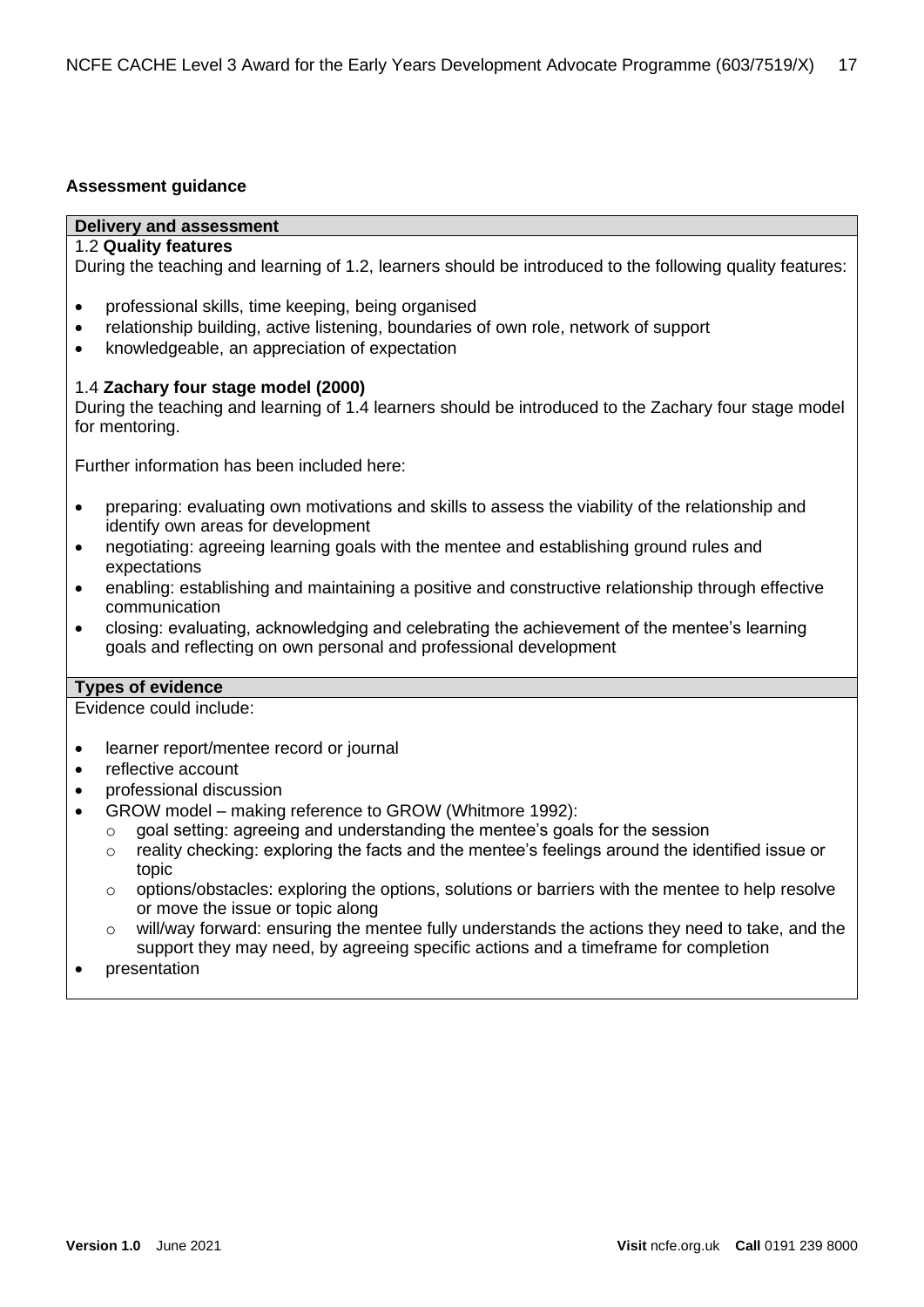| Learner declaration of authenticity:<br>I declare that the work presented for this unit is entirely my own work.                                                                                       |       |  |  |
|--------------------------------------------------------------------------------------------------------------------------------------------------------------------------------------------------------|-------|--|--|
| Learner signature:                                                                                                                                                                                     | Date: |  |  |
| Assessor sign off of completed unit: Unit 02<br>I confirm that the learner has met the requirements for all assessment criteria demonstrating<br>knowledge and skills for this unit.<br>Assessor name: |       |  |  |
| Signature:                                                                                                                                                                                             | Date: |  |  |

For e-portfolio a signature is not required, providing the learner has a personalised and secure login.

٦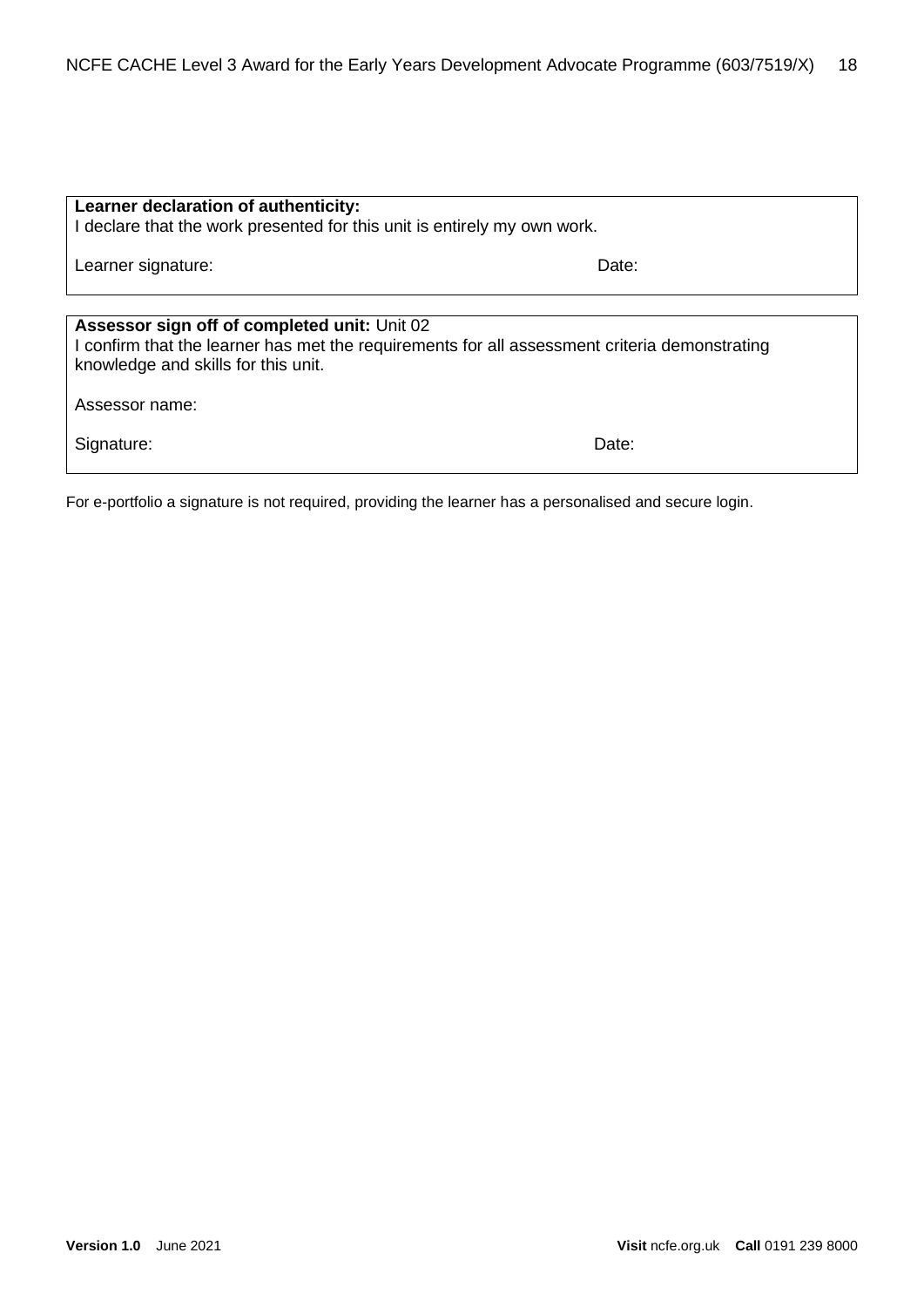#### <span id="page-18-0"></span>**Recommended assessment methods**

A recommended range of assessment methods has been identified, which may be used for the units in this qualification. This gives the opportunity for different learning styles and individual needs of learners to be taken into account.

If you are proposing to use an assessment method that is not included within the recommended list, you should contact your external quality assurer with full details of your proposed method. It will need formal approval from us before it can be used.

Each learner must generate evidence from appropriate assessment tasks that demonstrate achievement of all the learning outcomes associated with each unit (grades are not awarded).

Please refer to the notes relating to expert witness testimony and simulation that follow this table.

| <b>Ref</b>   | <b>Assessment method</b>                                                                                                                                                                         | <b>Assessing</b><br>competence/<br><b>skills</b> | <b>Assessing</b><br>knowledge/<br>understanding |
|--------------|--------------------------------------------------------------------------------------------------------------------------------------------------------------------------------------------------|--------------------------------------------------|-------------------------------------------------|
| A            | Direct observation of learner by assessor:<br>by an assessor who meets the relevant sector<br>$\bullet$<br>skills council's or other assessment<br>strategy/principles and includes inference of | Yes                                              | Yes                                             |
|              | knowledge from this direct observation of practice                                                                                                                                               |                                                  |                                                 |
| B            | Professional discussion                                                                                                                                                                          | Yes                                              | Yes                                             |
| $\mathsf{C}$ | Expert witness testimony*:                                                                                                                                                                       | Yes                                              | Yes                                             |
|              | when directed by the sector skills council or other<br>$\bullet$<br>assessment strategy/principles                                                                                               |                                                  |                                                 |
| D            | Learner's own work products                                                                                                                                                                      | Yes                                              | Yes                                             |
| E            | Learner log or reflective diary                                                                                                                                                                  | Yes                                              | Yes                                             |
| F            | Activity plan or planned activity                                                                                                                                                                | Yes                                              | Yes                                             |
| G            | Observation of children, young people or adults by the<br>learner                                                                                                                                | Yes                                              | Yes                                             |
| H            | Portfolio of evidence:                                                                                                                                                                           | Yes                                              | Yes                                             |
|              | may include simulation**                                                                                                                                                                         |                                                  |                                                 |
|              | Recognition of prior learning                                                                                                                                                                    | Yes                                              | Yes                                             |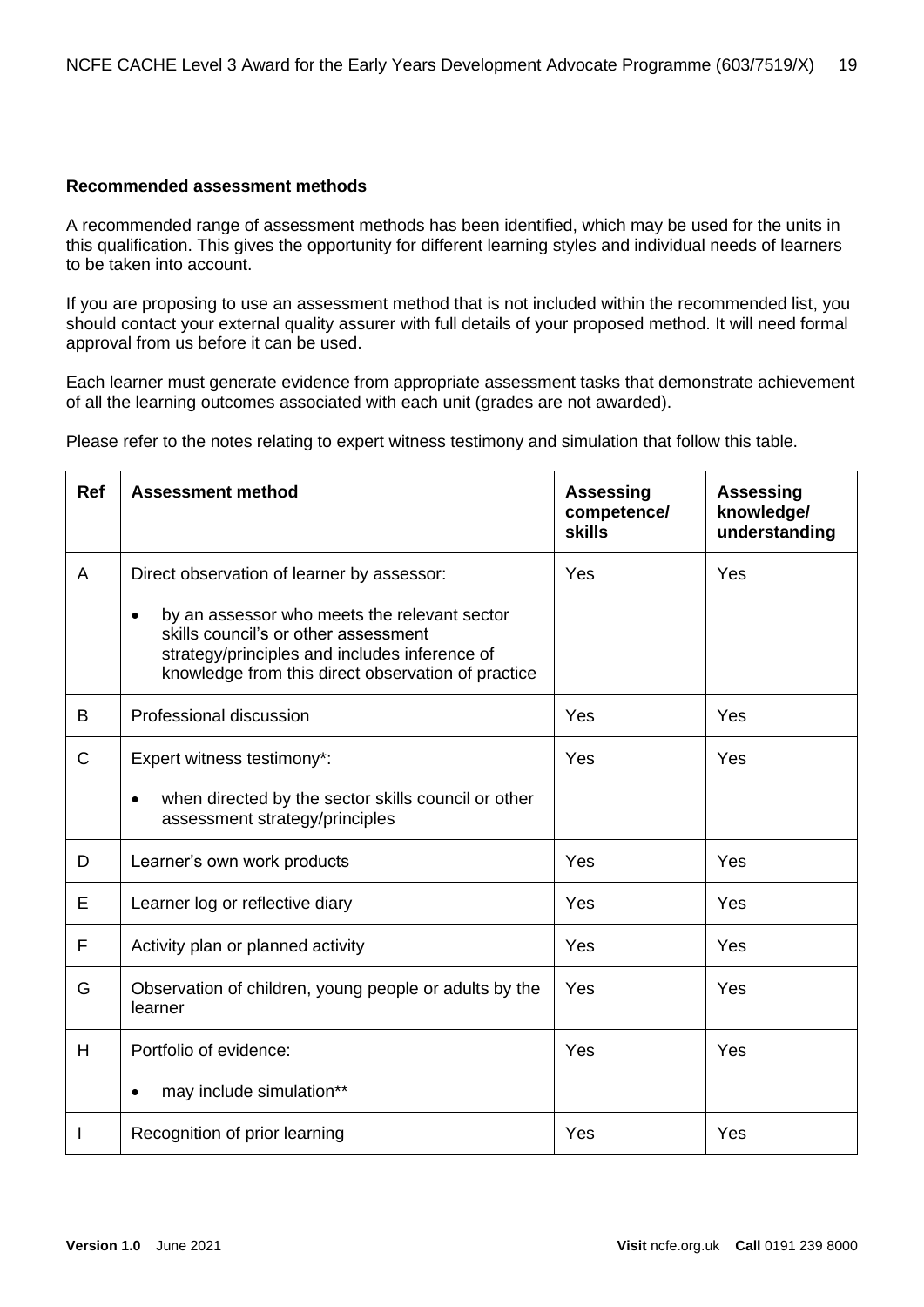| <b>Ref</b> | <b>Assessment method</b>                               | <b>Assessing</b><br>competence/<br><b>skills</b> | <b>Assessing</b><br>knowledge/<br>understanding |
|------------|--------------------------------------------------------|--------------------------------------------------|-------------------------------------------------|
| J          | Reflection on own practice in real work environment    | Yes                                              | Yes                                             |
| Κ          | Written and pictorial information                      | No.                                              | Yes                                             |
| L          | Scenario or case study                                 | No.                                              | Yes                                             |
| M          | Task set by CACHE (for knowledge learning<br>outcomes) | No.                                              | Yes                                             |
| N          | Oral questions and answers                             | Yes                                              | Yes                                             |

\* **Expert witness testimony** should be used in line with the relevant assessment strategy/principles. This method must be used with professional discretion, and only selected when observation would not be appropriate. Those providing an expert witness testimony must be lead practitioners with experience of making judgements around competence. The circumstances that may allow for an expert witness testimony include:

- when assessment may cause distress to an individual, such as supporting a child with a specific need
- a rarely occurring situation, such as dealing with an accident or illness
- confidential situations, such as safeguarding strategy meetings, where it would be inappropriate for an assessor to observe the learner's performance

\*\* **Simulation**. A learner's portfolio of evidence may only include simulation of skills where simulation is permitted by the relevant assessment strategy/principles.

#### <span id="page-19-0"></span>**Assessment strategies and principles relevant to this qualification**

The units we offer have been developed in line with the specific assessment strategies or principles of different sector skills councils (SSCs) or by us where there is no SSC lead.

The key requirements of the assessment strategies or principles that relate to units in this qualification are summarised below.

The centre needs to ensure that individuals undertaking assessor or quality assurer roles within the centre conform to the SSC or our assessment requirements for the unit they are assessing or quality assuring.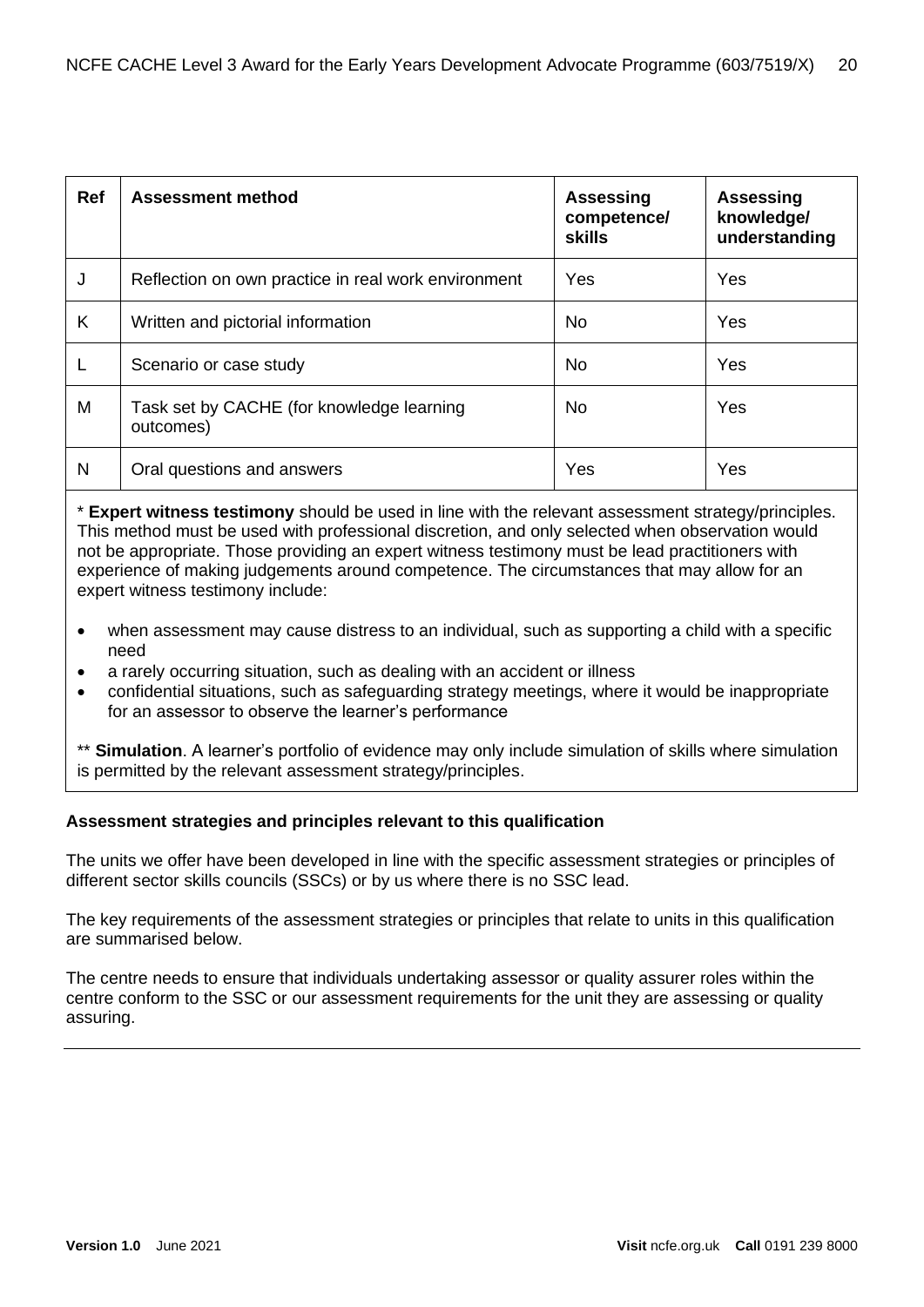#### **Assessment strategy**

#### **Knowledge learning outcomes:**

- assessors will need to be both occupationally knowledgeable and qualified to make assessment decisions
- internal quality assurers will need to be both occupationally knowledgeable and qualified to make quality assurance decisions

#### **Competence/skills learning outcomes:**

- assessors will need to be both occupationally competent and qualified to make assessment decisions
- internal quality assurers will need to be both occupationally knowledgeable and qualified to make quality assurance decisions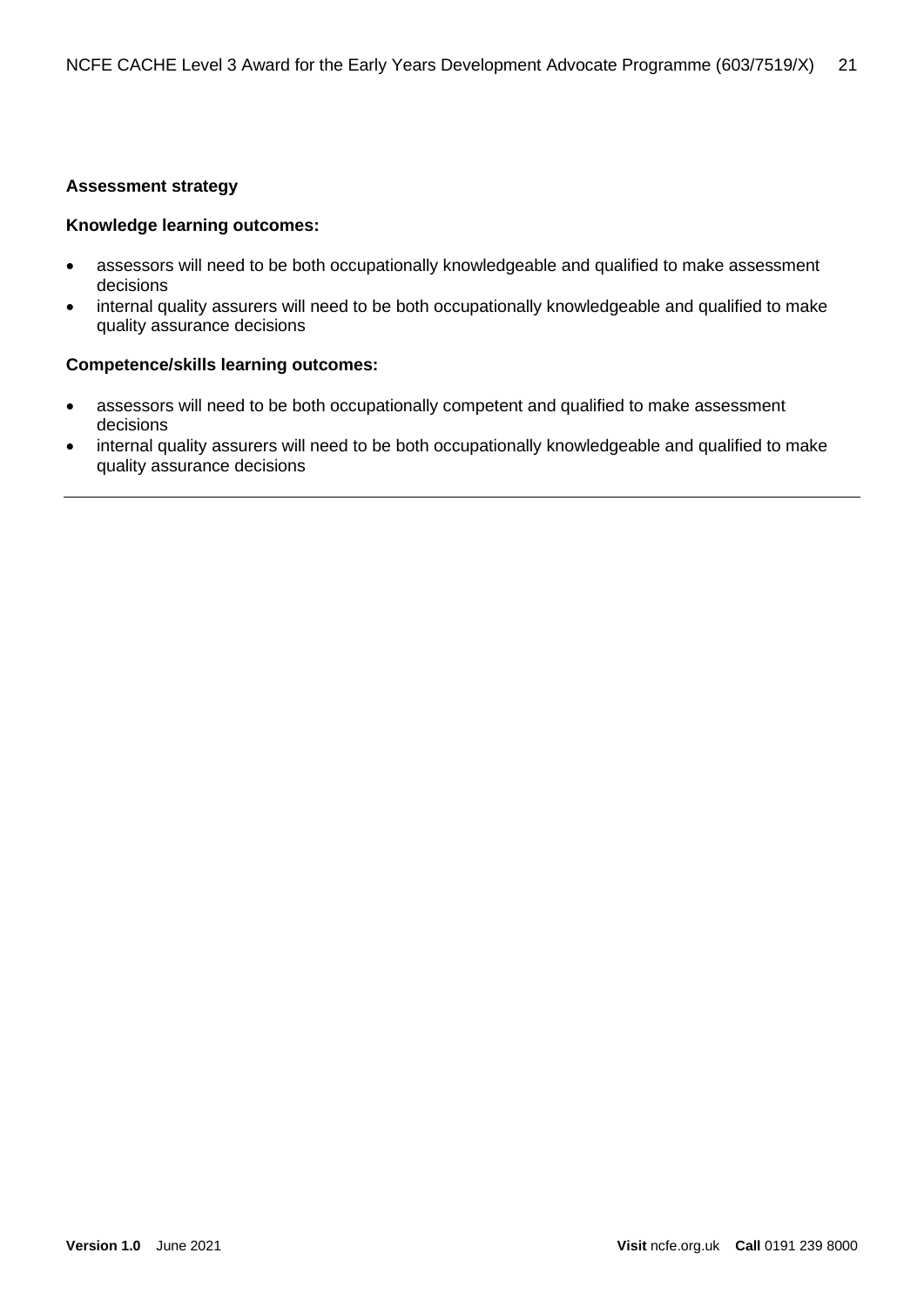# **Section 3**

## **Explanation of terms**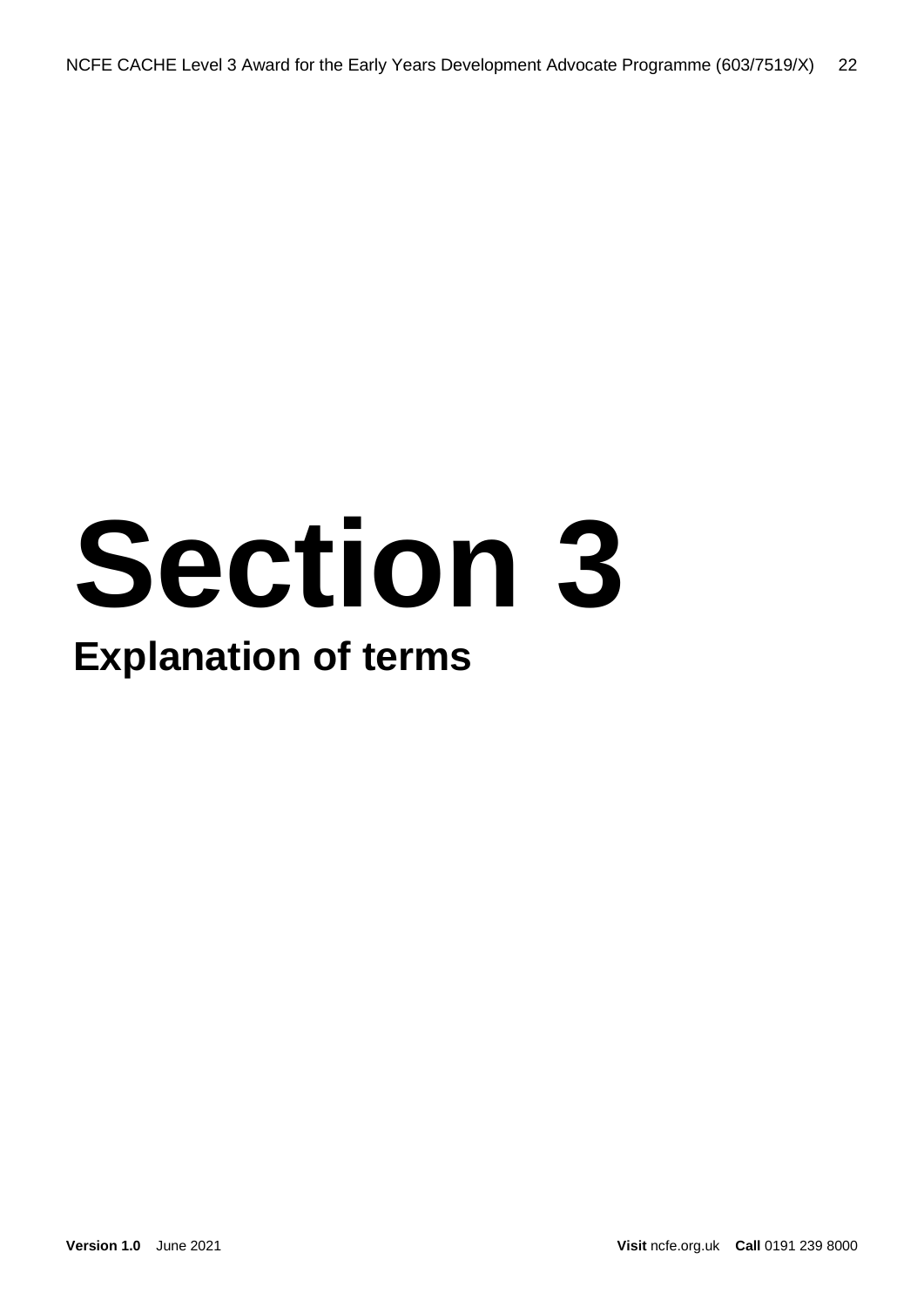#### <span id="page-22-0"></span>**Explanation of terms**

This table explains how the terms used at level 3 in the unit content are applied to this qualification (not all verbs are used in this qualification).

| <b>Apply</b>                       | Explain how existing knowledge can be linked to new or different situations in<br>practice.                                                                                                                                                                                         |
|------------------------------------|-------------------------------------------------------------------------------------------------------------------------------------------------------------------------------------------------------------------------------------------------------------------------------------|
| <b>Analyse</b>                     | Break the subject down into separate parts and examine each part. Show how<br>the main ideas are related and why they are important. Reference to current<br>research or theory may support the analysis.                                                                           |
| <b>Clarify</b>                     | Explain the information in a clear, concise way.                                                                                                                                                                                                                                    |
| <b>Classify</b>                    | Organise according to specific criteria.                                                                                                                                                                                                                                            |
| <b>Collate</b>                     | Collect and present information arranged in sequence or logical order.                                                                                                                                                                                                              |
| <b>Compare</b>                     | Examine the subjects in detail and consider the similarities and differences.                                                                                                                                                                                                       |
| <b>Critically compare</b>          | This is a development of compare where the learner considers the positive<br>aspects and limitations of the subject.                                                                                                                                                                |
| <b>Consider</b>                    | Think carefully and write about a problem, action or decision.                                                                                                                                                                                                                      |
| <b>Demonstrate</b>                 | Show an understanding by describing, explaining or illustrating using examples.                                                                                                                                                                                                     |
| <b>Describe</b>                    | Write about the subject giving detailed information in a logical way.                                                                                                                                                                                                               |
| Develop (a<br>plan/idea which)     | Expand a plan or idea by adding more detail and/or depth of information.                                                                                                                                                                                                            |
| <b>Diagnose</b>                    | Identify the cause based on valid evidence.                                                                                                                                                                                                                                         |
| <b>Differentiate</b>               | Identify the differences between 2 or more things.                                                                                                                                                                                                                                  |
| <b>Discuss</b>                     | Write a detailed account giving a range of views or opinions.                                                                                                                                                                                                                       |
| <b>Distinguish</b>                 | Explain the difference between 2 or more items, resources, pieces of<br>information.                                                                                                                                                                                                |
| <b>Draw conclusions</b><br>(which) | Make a final decision or judgement based on reasons.                                                                                                                                                                                                                                |
| <b>Estimate</b>                    | Form an approximate opinion or judgement using previous knowledge or<br>considering other information.                                                                                                                                                                              |
| <b>Evaluate</b>                    | Examine strengths and weaknesses, arguments for and against and/or<br>similarities and differences. Judge the evidence from the different perspectives<br>and make a valid conclusion or reasoned judgement. Reference to current<br>research or theory may support the evaluation. |
| <b>Explain</b>                     | Provide detailed information about the subject with reasons showing how or<br>why. Responses could include examples to support these reasons.                                                                                                                                       |
| <b>Extrapolate</b>                 | Use existing knowledge to predict possible outcomes that might be outside the<br>norm.                                                                                                                                                                                              |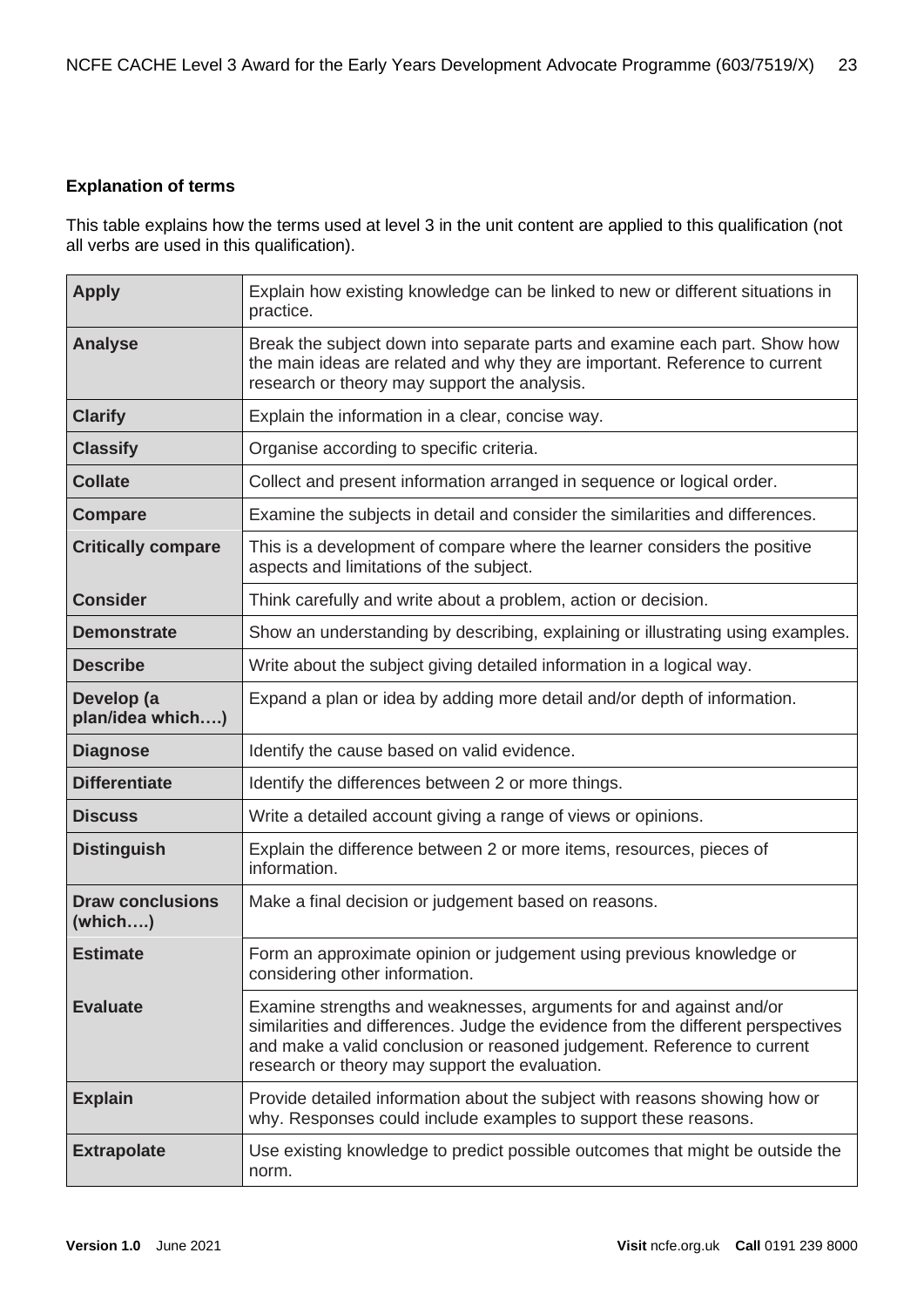| <b>Identify</b>          | Recognise and name the main points accurately. (Some description may also<br>be necessary to gain higher marks when using compensatory marking).    |
|--------------------------|-----------------------------------------------------------------------------------------------------------------------------------------------------|
| <b>Implement</b>         | Explain how to put an idea or plan into action.                                                                                                     |
| Interpret                | Explain the meaning of something.                                                                                                                   |
| Judge                    | Form an opinion or make a decision.                                                                                                                 |
| <b>Justify</b>           | Give a satisfactory explanation for actions or decisions.                                                                                           |
| Plan                     | Think about and organise information in a logical way using an appropriate<br>format.                                                               |
| <b>Perform</b>           | Carry out a task or process to meet the requirements of the question.                                                                               |
| <b>Provide</b>           | Identify and give relevant and detailed information in relation to the subject.                                                                     |
| <b>Review and revise</b> | Look back over the subject and make corrections or changes.                                                                                         |
| <b>Reflect</b>           | Learners should consider their actions, experiences or learning and the<br>implications of this for their practice and/or professional development. |
| <b>Select</b>            | Make an informed choice for a specific purpose.                                                                                                     |
| <b>Show</b>              | Supply evidence to demonstrate accurate knowledge and understanding.                                                                                |
| <b>State</b>             | Give the main points clearly in sentences or paragraphs.                                                                                            |
| <b>Summarise</b>         | Give the main ideas or facts in a concise way.                                                                                                      |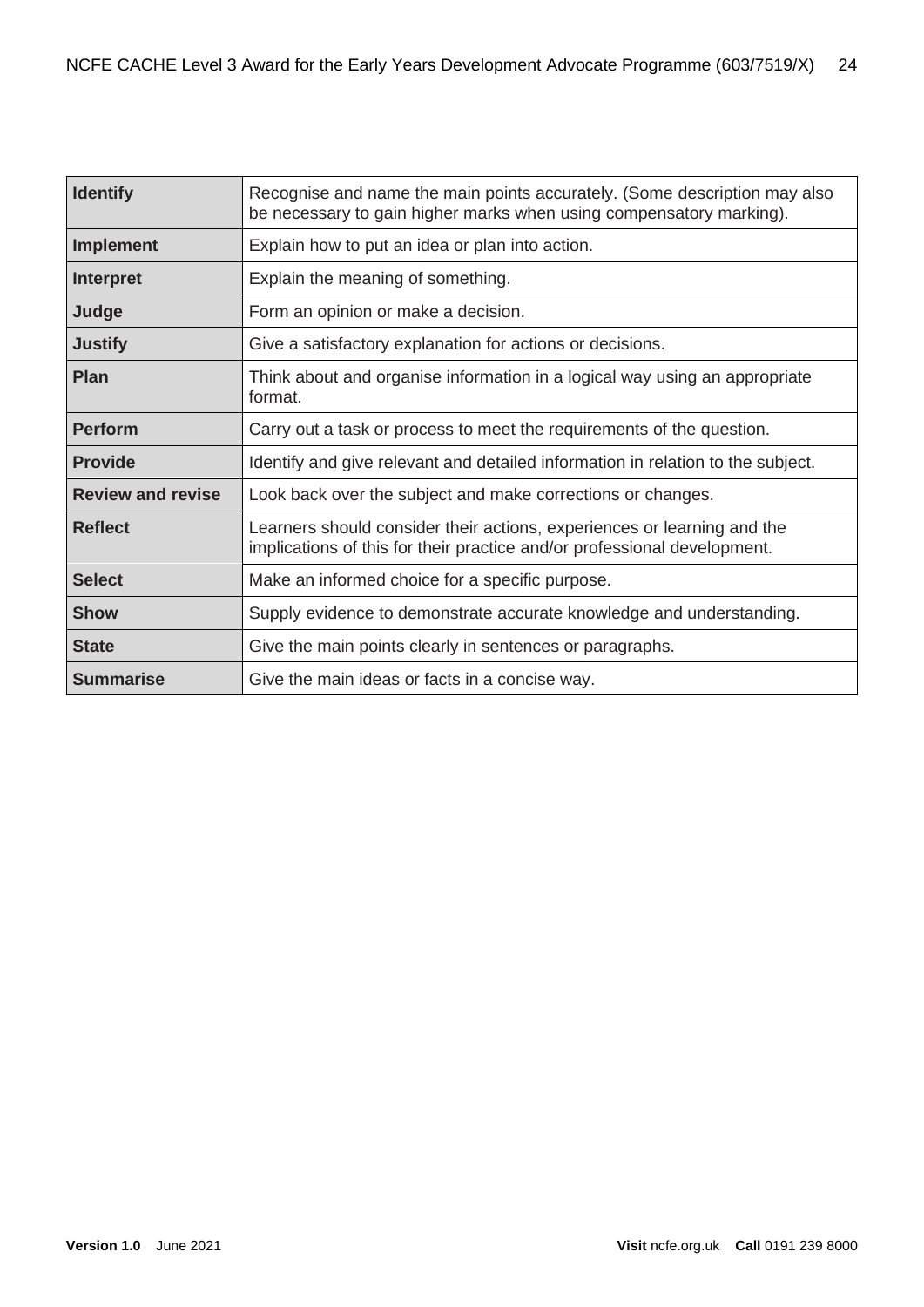## **Section 4 Additional information**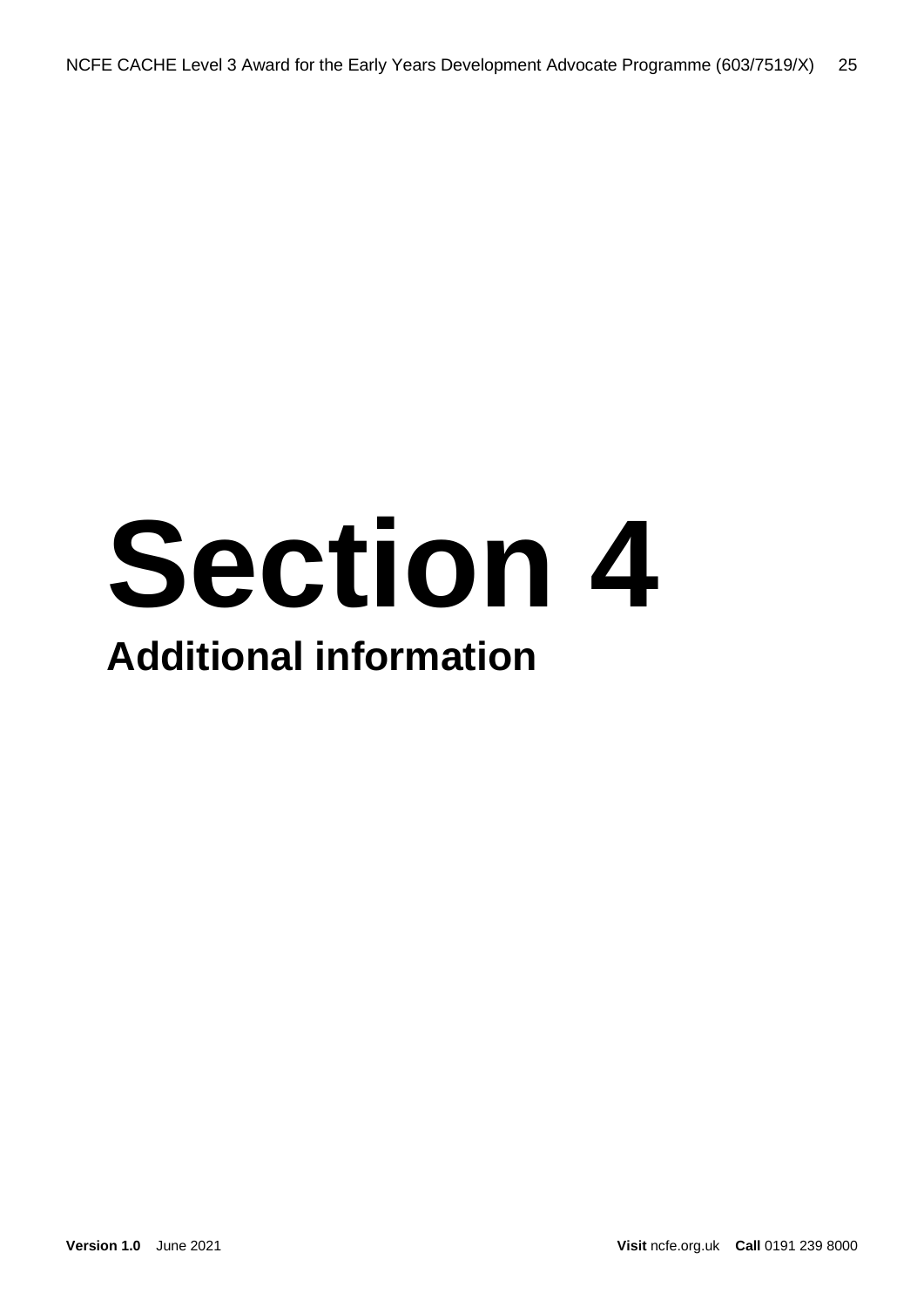#### <span id="page-25-0"></span>**Additional information**

#### <span id="page-25-1"></span>**Resource requirements**

There are no mandatory resource requirements for this qualification, but centres must ensure learners have access to suitable resources to enable them to cover all the appropriate learning outcomes.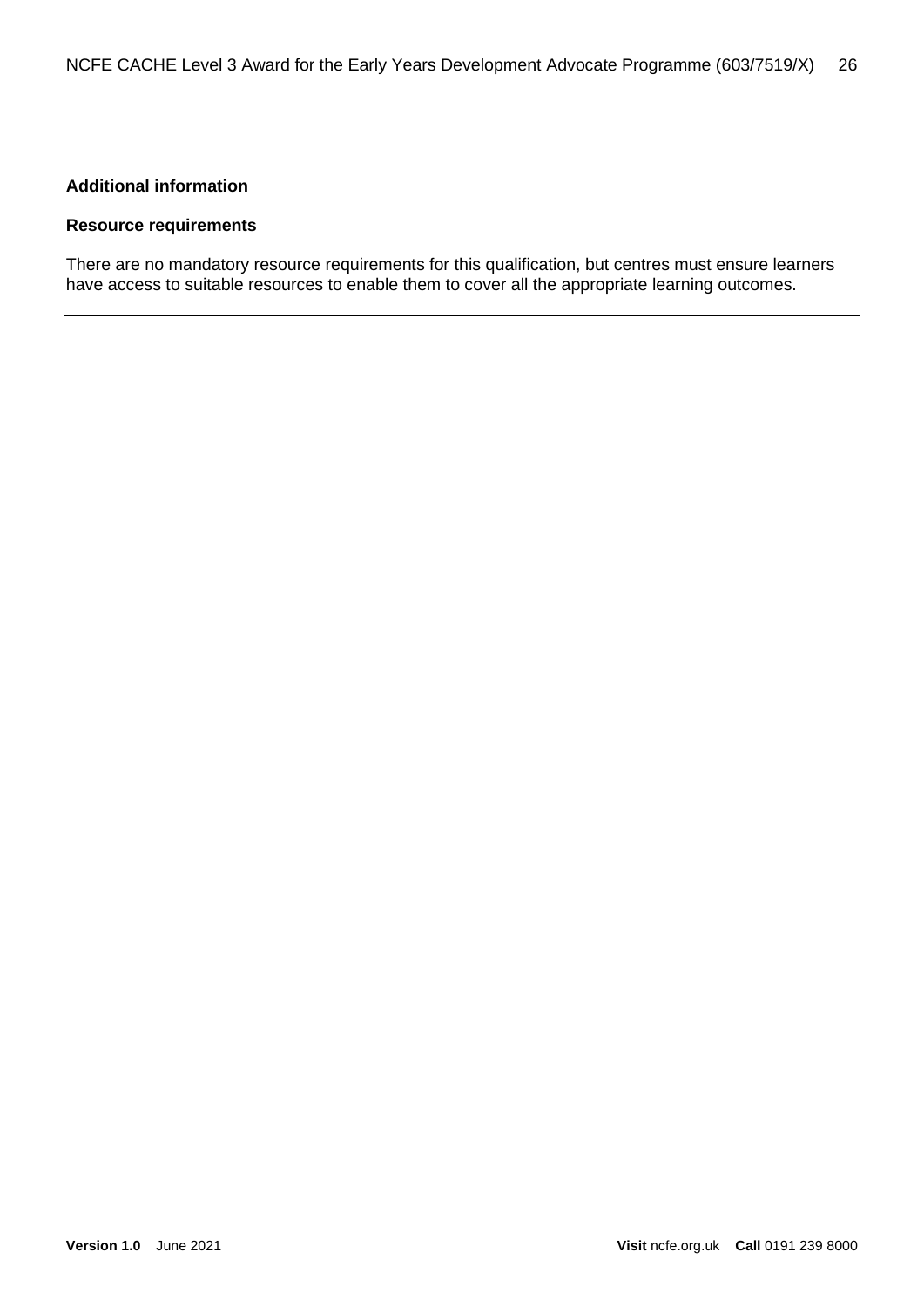#### <span id="page-26-0"></span>**Support for centres**

#### **Qualification factsheet**

This document outlines the key information of this qualification for the centre, learner and employer.

#### **Useful websites**

Centres may find the following websites helpful for information, materials and resources to assist with the delivery of this qualification:

- government website [www.gov.uk/](https://www.gov.uk/)
- Department for Education [www.gov.uk/government/organisations/department-for-education](https://www.gov.uk/government/organisations/department-for-education)
- Foundation Years [foundationyears.org.uk/](https://foundationyears.org.uk/)
- Development Matters [development-matters.org.uk/](http://development-matters.org.uk/)
- Birth to 5 Matters [www.birthto5matters.org.uk/](https://www.birthto5matters.org.uk/)
- I CAN ican.org.uk
- National Children's Bureau [www.ncb.org.uk/](https://www.ncb.org.uk/)
- BBC Tiny Happy People [www.bbc.co.uk/tiny-happy-people](https://www.bbc.co.uk/tiny-happy-people)
- Hungry Little Minds [hungrylittleminds.campaign.gov.uk/](https://hungrylittleminds.campaign.gov.uk/)
- local offer [www.gov.uk/government/publications/local-offer-guidance](https://www.gov.uk/government/publications/local-offer-guidance)

These links are provided as sources of potentially useful information for delivery/learning of this subject area. NCFE do not explicitly endorse any learning resources available on these websites. For official NCFE endorsed learning resources please see the additional and teaching materials sections on the qualification page on the NCFE website.

#### <span id="page-26-1"></span>**Learning resources**

We offer a wide range of learning resources and materials to support the delivery of our qualifications. Please check the qualifications page on the NCFE website for more information and to see what is available for this qualification.